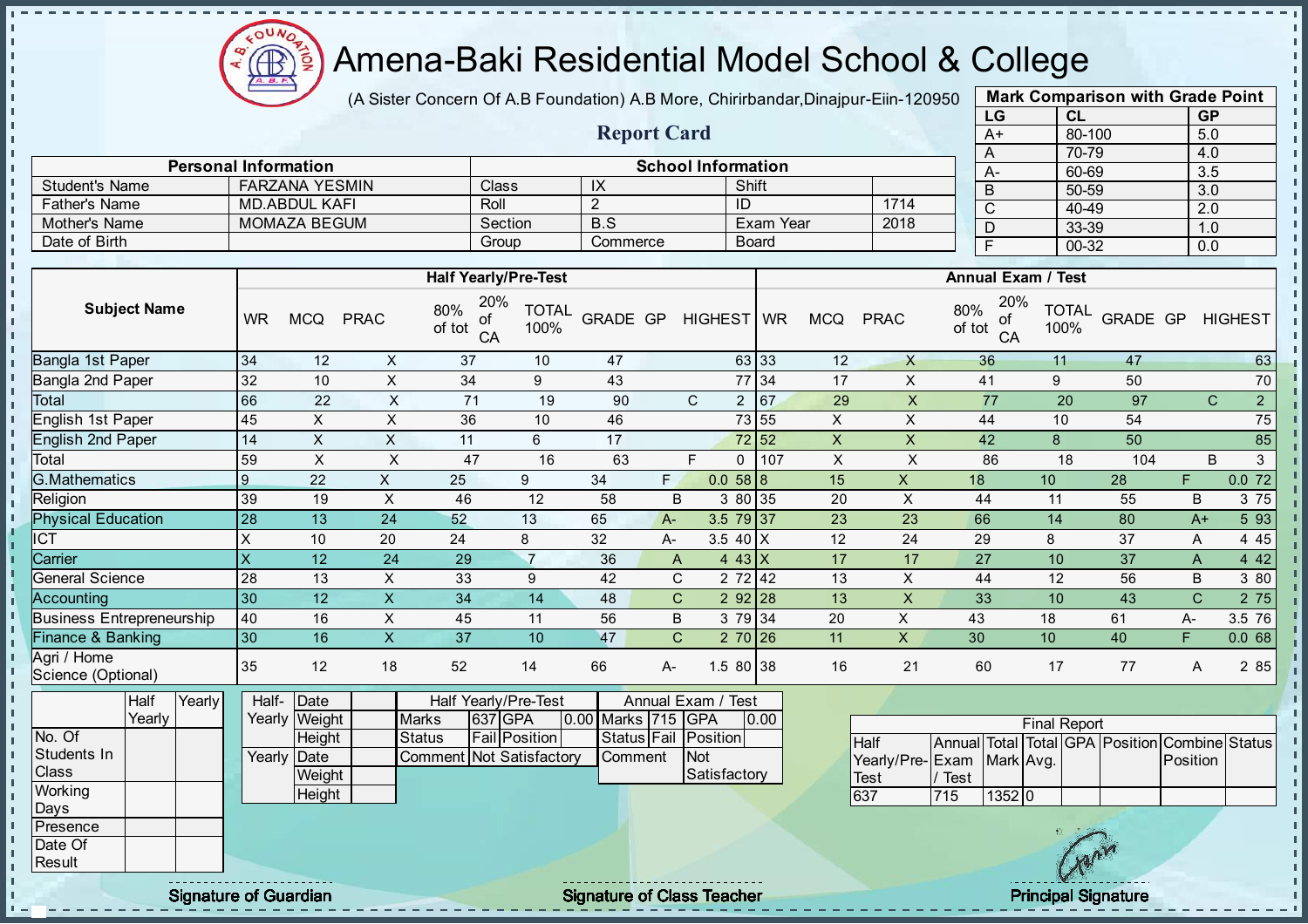

#### Amena-Baki Residential Model School & College

(A Sister Concern Of A.B Foundation) A.B More, Chirirbandar, Dinajpur-Eiin-120950

Report Card

|      | <b>Mark Comparison with Grade Point</b> |           |  |  |  |  |  |  |  |  |  |
|------|-----------------------------------------|-----------|--|--|--|--|--|--|--|--|--|
| LG   | CL                                      | <b>GP</b> |  |  |  |  |  |  |  |  |  |
| $A+$ | 80-100                                  | 5.0       |  |  |  |  |  |  |  |  |  |
| A    | 70-79                                   | 4.0       |  |  |  |  |  |  |  |  |  |
| А-   | 60-69                                   | 3.5       |  |  |  |  |  |  |  |  |  |
| B    | 50-59                                   | 3.0       |  |  |  |  |  |  |  |  |  |
| C    | 40-49                                   | 2.0       |  |  |  |  |  |  |  |  |  |
| D    | 33-39                                   | 1.0       |  |  |  |  |  |  |  |  |  |
| F    | 00-32                                   | 0.0       |  |  |  |  |  |  |  |  |  |
|      |                                         |           |  |  |  |  |  |  |  |  |  |

|                                  |                | <b>Personal Information</b> |                    |                                  |                             |                 |              | <b>School Information</b> |              |                |                | $A-$                             | .<br>60-69           |              | .<br>3.5     |                |
|----------------------------------|----------------|-----------------------------|--------------------|----------------------------------|-----------------------------|-----------------|--------------|---------------------------|--------------|----------------|----------------|----------------------------------|----------------------|--------------|--------------|----------------|
| <b>Student's Name</b>            |                | <b>SHAKILA AKTER</b>        |                    |                                  | Class                       | IX              |              |                           | Shift        |                |                | B                                | 50-59                |              | 3.0          |                |
| <b>Father's Name</b>             |                |                             | LATE -ABDUR SHABUR |                                  | Roll                        | 4               |              |                           | ID           |                | 1744           | C                                | 40-49                |              | 2.0          |                |
| Mother's Name                    |                | <b>MOST.JASMIN ARA</b>      |                    |                                  | Section                     | B.S             |              |                           | Exam Year    |                | 2018           | D                                | 33-39                |              | 1.0          |                |
| Date of Birth                    |                |                             |                    |                                  | Group                       |                 | Commerce     |                           | <b>Board</b> |                |                | F                                | 00-32                |              | 0.0          |                |
|                                  |                |                             |                    |                                  |                             |                 |              |                           |              |                |                |                                  |                      |              |              |                |
|                                  |                |                             |                    |                                  | <b>Half Yearly/Pre-Test</b> |                 |              |                           |              |                |                | <b>Annual Exam / Test</b>        |                      |              |              |                |
| <b>Subject Name</b>              | <b>WR</b>      | <b>MCQ</b>                  | <b>PRAC</b>        | 20%<br>80%<br>of<br>of tot<br>CA | <b>TOTAL</b><br>100%        | <b>GRADE GP</b> |              | HIGHEST WR                |              | <b>MCQ</b>     | <b>PRAC</b>    | 20%<br>80%<br>of<br>of tot<br>CA | <b>TOTAL</b><br>100% | GRADE GP     |              | <b>HIGHEST</b> |
| Bangla 1st Paper                 | 42             | 12                          | X                  | 43                               | 12                          | 55              |              |                           | 63 38        | 12             | X              | 40                               | 10                   | 50           |              | 63             |
| Bangla 2nd Paper                 | 40             | 10                          | X                  | 40                               | 11                          | 51              |              |                           | 77 41        | 16             | X              | 46                               | 10                   | 56           |              | 70             |
| Total                            | 82             | 22                          | $\pmb{\times}$     | 83                               | 23                          | 106             |              | B<br>3                    | 79           | 28             | $\pmb{\times}$ | 86                               | 20                   | 106          |              | 3<br>B         |
| English 1st Paper                | 50             | X                           | X                  | 40                               | 11                          | 51              |              |                           | 73 53        | X              | X              | 42                               | 11                   | 53           |              | 75             |
| <b>English 2nd Paper</b>         | 13             | X                           | X                  | 10                               | 10                          | 20              |              |                           | 72 73        | $\pmb{\times}$ | X              | 58                               | 11                   | 69           |              | 85             |
| Total                            | 63             | X                           | X                  | 50                               | 21                          | 71              |              | D                         | 126          | X              | X              | 100                              | 22                   | 122          | A-           | 3.5            |
| <b>G.Mathematics</b>             | 28             | 19                          | X                  | 38                               | 10                          | 48              | $\mathbf{C}$ |                           | $258$ 28     | 15             | X              | 34                               | 11                   | 45           | $\mathsf{C}$ | 2 7 2          |
| Religion                         | 40             | 17                          | X                  | 46                               | 16                          | 62              | A-           | $3.580$ 44                |              | 23             | X              | 54                               | 16                   | 70           | Α            | 4 75           |
| <b>Physical Education</b>        | 29             | 10                          | 23                 | 50                               | 15                          | 65              | A-           | $3.5 \ 79 \ 40$           |              | 22             | 24             | 69                               | 16                   | 85           | $A+$         | 5 9 3          |
| ICT                              | X              | 13                          | 22                 | 28                               | 10                          | 38              | A            | 4 40 X                    |              | 12             | 24             | 29                               | 9                    | 38           | Α            | 4 4 5          |
| Carrier                          | X              | 12                          | 24                 | 29                               | 8                           | 37              | A            | 4 43 $X$                  |              | 17             | 17             | 27                               | 9                    | 36           | A            | 4 4 2          |
| <b>General Science</b>           | 28             | 12                          | X                  | 32                               | 10                          | 42              | C            |                           | 2 72 45      | 17             | X              | 50                               | 12                   | 62           | A-           | 3.5 80         |
| Accounting                       | 31             | 10                          | $\mathsf{X}$       | 33                               | 16                          | 49              | F.           | $0.0$ 92 32               |              | 14             | X              | 37                               | 10                   | 47           | $\mathsf{C}$ | 2 75           |
| <b>Business Entrepreneurship</b> | 45             | 12                          | X                  | 46                               | 12                          | 58              | $\sf B$      |                           | 3 79 44      | 20             | X              | 51                               | 15                   | 66           | А-           | 3.5 76         |
| Finance & Banking                | 37             | 15                          | X                  | 42                               | 13                          | 55              | B.           |                           | 3 70 30      | 14             | X              | 35                               | 12                   | 47           | $\mathsf{C}$ | 2 68           |
| Agri / Home                      | $\overline{A}$ | $\overline{A}$              | $\Omega$           | ΓO.                              | 47                          | 7 <sub>F</sub>  | $\mathbf{A}$ |                           | 0.00120      | $\overline{A}$ | $\Omega$       | $\mathcal{L}$                    | $\overline{AB}$      | $70^{\circ}$ | $\lambda$    | 0 <sub>0</sub> |

**Half** Yearly **Yearly** No. Of Students In Class **Working** Days Presence Half-Yearly Weight **Date Height** Yearly Date **Weight Height** Half Yearly/Pre-Test Marks 706 GPA 0.00 Status **Fail Position** Comment Not Satisfactory Annual Exam / Test Marks 800 GPA 3.5 Status Pass Position 7 Comment Very Good Science (Optional)

| <b>Final Report</b>       |      |          |  |         |  |                                                |      |  |  |  |  |  |  |
|---------------------------|------|----------|--|---------|--|------------------------------------------------|------|--|--|--|--|--|--|
| <b>Half</b>               |      |          |  |         |  | Annual Total Total GPA Position Combine Status |      |  |  |  |  |  |  |
| Yearly/Pre-Exam Mark Avg. |      |          |  |         |  | Position                                       |      |  |  |  |  |  |  |
| <b>ITest</b>              | Test |          |  |         |  |                                                |      |  |  |  |  |  |  |
| 1706                      | 800  | 1506 754 |  | 2.98.17 |  |                                                | Pass |  |  |  |  |  |  |

Date Of Result

 $\mathbf{I}$ J.  $\mathbf{I}$  $\mathbf{I}$  $\mathbf{r}$ - II J. J. J.

 $\mathbf{I}$ J. - II

 $\mathbf{I}$  $\mathbf{r}$  $\mathbf{I}$  $\mathbf{I}$  $\mathbf{I}$  $\mathbf{I}$  $\mathbf{I}$ l ni h h, l ni h h  $\mathbf{I}$  $\mathbf{I}$  $\mathbf{I}$ - II

Signature of Guardian Signature of Class Teacher Principal Signature of Class Teacher Principal Signature

41 10 21 58 17 75 A 2 80 39 16 21 61 15 76 A 2 85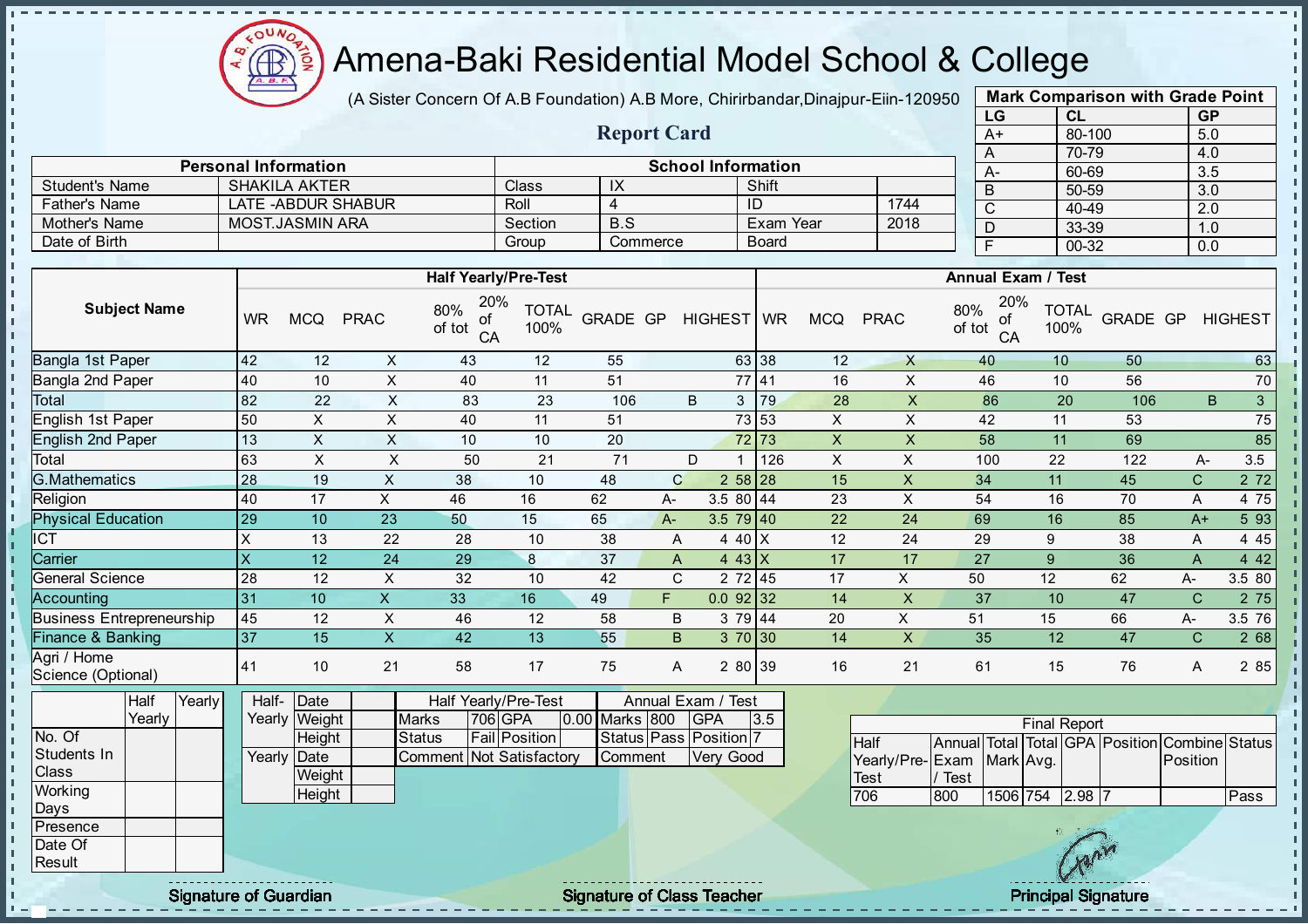Æ  $\frac{1}{2}$ 

# Amena-Baki Residential Model School & College

(A Sister Concern Of A.B Foundation) A.B More, Chirirbandar, Dinajpur-Eiin-120950

Report Card

|      | <b>Mark Comparison with Grade Point</b> |           |
|------|-----------------------------------------|-----------|
| LG   | CL                                      | <b>GP</b> |
| $A+$ | 80-100                                  | 5.0       |
| Α    | 70-79                                   | 4.0       |
| A-   | 60-69                                   | 3.5       |
| B    | 50-59                                   | 3.0       |
| C    | 40-49                                   | 2.0       |
| D    | 33-39                                   | 1.0       |
| F    | 00-32                                   | 0.0       |
|      |                                         |           |

|                                    | <b>School Information</b><br><b>Personal Information</b> |                                    |                           |                                                  |                      |                        |                |                                        |                  | $A-$                      |                                                      | 60-69                                                           |                       | 3.5                  |          |                  |                |
|------------------------------------|----------------------------------------------------------|------------------------------------|---------------------------|--------------------------------------------------|----------------------|------------------------|----------------|----------------------------------------|------------------|---------------------------|------------------------------------------------------|-----------------------------------------------------------------|-----------------------|----------------------|----------|------------------|----------------|
| <b>Student's Name</b>              |                                                          | <b>ISRAT JAHAN</b>                 |                           | Class                                            |                      | $\overline{1}X$        |                |                                        | Shift            |                           |                                                      | B                                                               |                       | 50-59                |          | $\overline{3.0}$ |                |
| <b>Father's Name</b>               |                                                          | <b>ISMIL HOSSAN</b>                |                           | Roll                                             |                      | $\overline{5}$         |                | $\overline{ID}$                        |                  |                           | 2161                                                 | $\overline{C}$                                                  |                       | 40-49                |          | $\overline{2.0}$ |                |
| Mother's Name                      |                                                          | <b>SHAHANAJ PARVEN</b>             |                           |                                                  | Section              | B.S                    |                |                                        | <b>Exam Year</b> |                           | 2018                                                 | D                                                               |                       | 33-39                |          | 1.0              |                |
| Date of Birth                      |                                                          |                                    |                           | Group                                            |                      | Commerce               |                |                                        | <b>Board</b>     |                           |                                                      | E                                                               |                       | $00 - 32$            |          | 0.0              |                |
|                                    |                                                          |                                    |                           |                                                  |                      |                        |                |                                        |                  |                           |                                                      |                                                                 |                       |                      |          |                  |                |
|                                    |                                                          |                                    |                           | <b>Half Yearly/Pre-Test</b>                      |                      |                        |                |                                        |                  |                           |                                                      | <b>Annual Exam / Test</b>                                       |                       |                      |          |                  |                |
| <b>Subject Name</b>                | <b>WR</b>                                                | <b>MCQ</b>                         | <b>PRAC</b>               | 20%<br>80%<br>οf<br>of tot<br>CA                 | <b>TOTAL</b><br>100% | <b>GRADE GP</b>        |                | HIGHEST WR                             |                  | <b>MCQ</b>                | <b>PRAC</b>                                          | 80%<br>of tot                                                   | 20%<br>οf<br>CA       | <b>TOTAL</b><br>100% | GRADE GP |                  | <b>HIGHEST</b> |
| Bangla 1st Paper                   | 40                                                       | 13                                 | X                         | 42                                               | 10                   | 52                     |                |                                        | 63 38            | 13                        | $\mathsf{X}$                                         | 41                                                              |                       | 12                   | 53       |                  | 63             |
| Bangla 2nd Paper                   | 40                                                       | 8                                  | $\boldsymbol{\mathsf{X}}$ | 38                                               | 9                    | 47                     |                |                                        | 77 40            | 17                        | $\mathsf{X}$                                         | 46                                                              |                       | 13                   | 59       |                  | 70             |
| Total                              | 80                                                       | 21                                 | X                         | 80                                               | 19                   | 99                     |                | $\mathsf{C}$                           | $2 \mid 78$      | 30                        | $\pmb{\times}$                                       | 87                                                              |                       | 25                   | 112      | B                | $\mathbf{3}$   |
| <b>English 1st Paper</b>           | 61                                                       | X                                  | $\times$                  | 49                                               | 11                   | 60                     |                |                                        | 73 49            | X                         | X                                                    | 39                                                              |                       | 10                   | 49       |                  | 75             |
| <b>English 2nd Paper</b>           | 23                                                       | $\boldsymbol{\mathsf{X}}$          | $\sf X$                   | 18                                               | $\overline{7}$       | 25                     |                |                                        | 72 80            | $\pmb{\times}$            | $\boldsymbol{\mathsf{X}}$                            | 64                                                              |                       | 10                   | 74       |                  | 85             |
| Total                              | 84                                                       | $\pmb{\times}$                     | X                         | 67                                               | 18                   | 85                     |                | C<br>$\overline{2}$                    | 129              | $\boldsymbol{\mathsf{X}}$ | Χ                                                    | 103                                                             |                       | 20                   | 123      | $A-$             | 3.5            |
| <b>G.Mathematics</b>               | 13                                                       | 19                                 | $\mathsf{X}$              | 26                                               | 8                    | 34                     | F.             | 0.058116                               |                  | 11                        | $\mathsf X$                                          | 22                                                              | 9 <sup>°</sup>        |                      | 31       | F                | 0.072          |
| Religion                           | 40                                                       | 18                                 | $\boldsymbol{\mathsf{X}}$ | 46                                               | 13                   | 59                     | $\sf B$        | 3 80 43                                |                  | 21                        | Χ                                                    | 51                                                              | 12                    |                      | 63       | А-               | 3.5 75         |
| <b>Physical Education</b>          | 37                                                       | 13                                 | 23                        | 58                                               | 16                   | 74                     | $\overline{A}$ | 4 79 42                                |                  | 21                        | $\overline{23}$                                      | 69                                                              |                       | 16                   | 85       | $A+$             | 593            |
| <b>ICT</b>                         | $\times$                                                 | 10                                 | 20                        | 24                                               | 9                    | 33                     | А-             | 3.5 40 $X$                             |                  | 12                        | 24                                                   | 29                                                              | $\overline{7}$        |                      | 36       | Α                | 4 4 5          |
| Carrier                            | $\mathsf{X}$                                             | 11                                 | 24                        | 28                                               | $\bf 8$              | 36                     | $\mathsf{A}$   | 4 43 $X$                               |                  | 19                        | 19                                                   | 30                                                              | 10                    |                      | 40       | $A+$             | 5 4 2          |
| <b>General Science</b>             | 32                                                       | 13                                 | $\pmb{\times}$            | 36                                               | 11                   | 47                     | C              | 2 72 40                                |                  | 19                        | X                                                    | 47                                                              | 15                    |                      | 62       | A-               | 3.5 80         |
| <b>Accounting</b>                  | 29                                                       | 12                                 | $\overline{\mathsf{x}}$   | 33                                               | 12                   | 45                     | $\mathsf{C}$   | $292$ 28                               |                  | 12                        | $\mathsf{X}$                                         | 32                                                              |                       | 19                   | 51       | B                | 3 75           |
| <b>Business Entrepreneurship</b>   | 42                                                       | 18                                 | X                         | 48                                               | 12                   | 60                     | А-             | 3.5 79 47                              |                  | 17                        | $\pmb{\times}$                                       | 51                                                              | 10                    |                      | 61       | А-               | 3.5 76         |
| <b>Finance &amp; Banking</b>       | 31                                                       | 13                                 | $\overline{\mathsf{x}}$   | 35                                               | 12                   | 47                     | $\mathbf C$    | $270$  29                              |                  | 14                        | $\mathsf{X}$                                         | 34                                                              |                       | 12                   | 46       | $\mathsf{C}$     | 2 68           |
| Agri / Home<br>Science (Optional)  | 41                                                       | 13                                 | 21                        | 60                                               | 15                   | 75                     | A              | $280$ 40                               |                  | 16                        | 20                                                   | 61                                                              |                       | 18                   | 79       | A                | 2 8 5          |
| Half<br>Yearly<br>Yearly<br>No. Of | Half-                                                    | Date<br>Yearly Weight              |                           | Half Yearly/Pre-Test<br><b>Marks</b><br>694 GPA  |                      | 0.00 Marks 789 GPA     |                | Annual Exam / Test                     | 0.00             |                           |                                                      |                                                                 |                       | <b>Final Report</b>  |          |                  |                |
| Students In<br>Class<br>Working    | Yearly                                                   | Height<br>Date<br>Weight<br>Height |                           | <b>Status</b><br><b>Comment Not Satisfactory</b> | <b>Fail Position</b> | Status Fail<br>Comment |                | Position<br><b>Not</b><br>Satisfactory |                  |                           | <b>Half</b><br>Yearly/Pre-Exam<br><b>Test</b><br>694 | Annual Total Total GPA Position Combine Status<br>/ Test<br>789 | Mark Avg.<br>1483 754 |                      |          | Position         |                |
| Days<br>Presence<br>Date Of        |                                                          |                                    |                           |                                                  |                      |                        |                |                                        |                  |                           |                                                      |                                                                 |                       | $\sqrt{2}$           |          |                  |                |

Signature of Guardian and Signature of Class Teacher Principal Signature of Class Teacher Principal Signature<br>Alternative of Class Teacher Principal Signature of Class Teacher Principal Signature of Class Teacher Princip

Result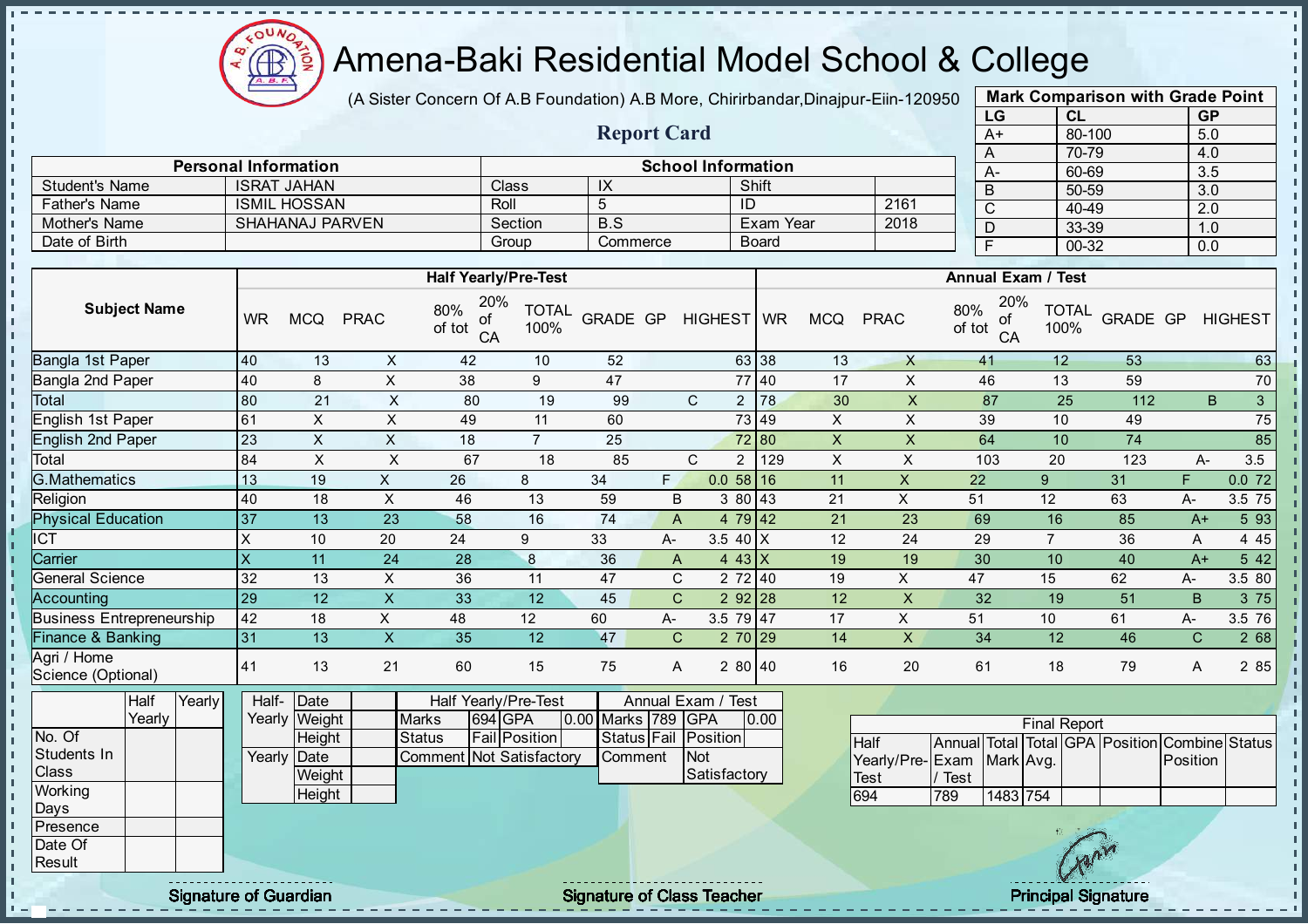

Mother's Name **Forida yesmin** Section

- n

- II J. п

п

h J. T. J.  $\mathbf{I}$ 

J.

J.

 $\mathbf{I}$ 

- II

### Amena-Baki Residential Model School & College

(A Sister Concern Of A.B Foundation) A.B More, Chirirbandar, Dinajpur-Eiin-120950

Report Card

Personal Information and The School Information School Information

Father's Name Zahedul Sarkar Roll 1 ID 1668

Student's Name Mejbahul sarkar Class IX Shift<br>
Father's Name Zahedul Sarkar Roll 1 ID

| <b>Mark Comparison with Grade Point</b><br>LG<br><b>GP</b><br>CL |  |  |  |  |  |  |  |  |  |  |  |
|------------------------------------------------------------------|--|--|--|--|--|--|--|--|--|--|--|
|                                                                  |  |  |  |  |  |  |  |  |  |  |  |
|                                                                  |  |  |  |  |  |  |  |  |  |  |  |
|                                                                  |  |  |  |  |  |  |  |  |  |  |  |
|                                                                  |  |  |  |  |  |  |  |  |  |  |  |
|                                                                  |  |  |  |  |  |  |  |  |  |  |  |
|                                                                  |  |  |  |  |  |  |  |  |  |  |  |
|                                                                  |  |  |  |  |  |  |  |  |  |  |  |
|                                                                  |  |  |  |  |  |  |  |  |  |  |  |
|                                                                  |  |  |  |  |  |  |  |  |  |  |  |

 $\mathbf{I}$ 

r.

J.

л

п  $\mathbf{I}$  $\mathbf{I}$  $\mathbf{I}$  $\mathbf{r}$  $\mathbf{r}$  $\mathbf{I}$ 

 $\mathbf{I}$ 

|                                                            |                         |                                                         |                           |                                                                              |                      |                           |                |                                                                         |       |                |                                               | ້                                                        |                           | oo oo                |                 |             |                |
|------------------------------------------------------------|-------------------------|---------------------------------------------------------|---------------------------|------------------------------------------------------------------------------|----------------------|---------------------------|----------------|-------------------------------------------------------------------------|-------|----------------|-----------------------------------------------|----------------------------------------------------------|---------------------------|----------------------|-----------------|-------------|----------------|
| Date of Birth                                              |                         |                                                         |                           | Group                                                                        |                      | Commerce                  |                | <b>Board</b>                                                            |       |                |                                               | $\overline{\mathsf{F}}$                                  |                           | $00 - 32$            |                 | 0.0         |                |
|                                                            |                         |                                                         |                           |                                                                              |                      |                           |                |                                                                         |       |                |                                               |                                                          |                           |                      |                 |             |                |
|                                                            |                         |                                                         |                           | <b>Half Yearly/Pre-Test</b>                                                  |                      |                           |                |                                                                         |       |                |                                               |                                                          | <b>Annual Exam / Test</b> |                      |                 |             |                |
| <b>Subject Name</b>                                        | <b>WR</b>               | <b>MCQ</b>                                              | <b>PRAC</b>               | 20%<br>80%<br>οf<br>of tot<br>CA                                             | <b>TOTAL</b><br>100% | <b>GRADE GP</b>           |                | HIGHEST   WR                                                            |       | <b>MCQ</b>     | <b>PRAC</b>                                   | 80%<br>of tot                                            | 20%<br>of<br>CA           | <b>TOTAL</b><br>100% | <b>GRADE GP</b> |             | <b>HIGHEST</b> |
| <b>Bangla 1st Paper</b>                                    | 42                      | 18                                                      | X                         | 48                                                                           | 10                   | 58                        |                |                                                                         | 63 38 | 12             | $\mathsf{X}$                                  | 40                                                       |                           | 12                   | 52              |             | 63             |
| Bangla 2nd Paper                                           | 40                      | 13                                                      | $\mathsf X$               | 42                                                                           | 17                   | 59                        |                |                                                                         | 77 46 | 21             | $\pmb{\times}$                                | 54                                                       |                           | 11                   | 65              |             | 70             |
| Total                                                      | 82                      | 31                                                      | $\times$                  | 90                                                                           | 27                   | 117                       |                | B                                                                       | 3 84  | 33             | $\boldsymbol{\mathsf{X}}$                     | 94                                                       |                           | 23                   | 117             | B.          | 3 <sup>7</sup> |
| <b>English 1st Paper</b>                                   | 63                      | $\mathsf X$                                             | $\sf X$                   | 50                                                                           | 12                   | 62                        |                |                                                                         | 73 60 | X              | $\pmb{\times}$                                | 48                                                       |                           | 12                   | 60              |             | 75             |
| <b>English 2nd Paper</b>                                   | 40                      | X                                                       | $\boldsymbol{\mathsf{X}}$ | 32                                                                           | 12                   | 44                        |                |                                                                         | 72 68 | $\pmb{\times}$ | X                                             | 54                                                       |                           | 13                   | 67              |             | 85             |
| Total                                                      | 103                     | X                                                       | $\sf X$                   | 82                                                                           | 24                   | 106                       |                | B                                                                       | 3 128 | $\pmb{\times}$ | $\sf X$                                       | 102                                                      |                           | 25                   | 127             | A-          | 3.5            |
| <b>G.Mathematics</b>                                       | 28                      | 26                                                      | $\mathsf X$               | 43                                                                           | 15                   | 58                        | $\mathsf{B}$   | 358 31                                                                  |       | 24             | $\mathsf{X}$                                  | 44                                                       |                           | 19                   | 63              | $A-$        | 3.5 72         |
| Religion                                                   | 45                      | 22                                                      | $\times$                  | 54                                                                           | 14                   | 68                        | А-             | $3.580$ 48                                                              |       | 25             | $\times$                                      | 58                                                       |                           | 16                   | 74              | A           | 4 75           |
| <b>Physical Education</b>                                  | 37                      | 19                                                      | 24                        | 64                                                                           | 15                   | 79                        | $\overline{A}$ | $479$ 42                                                                |       | 25             | 24                                            | 73                                                       |                           | 17                   | 90              | $A+$        | 5 9 3          |
| $\overline{\text{ICT}}$                                    | $\times$                | 12                                                      | 22                        | 27                                                                           | 6                    | 33                        | A-             | 3.5 40 $\overline{X}$                                                   |       | 12             | 24                                            | 29                                                       |                           | $6\phantom{1}$       | 35              | A           | 445            |
| Carrier                                                    | $\overline{\mathsf{x}}$ | 16                                                      | 24                        | 32                                                                           | 8                    | 40                        | $A+$           | $543$ X                                                                 |       | 20             | 20                                            | 32                                                       |                           | 9                    | 41              | $A+$        | 542            |
| General Science                                            | 44                      | 21                                                      | X                         | 52                                                                           | 16                   | 68                        | А-             | $3.5 \ 72 \ 49$                                                         |       | 19             | X                                             | 54                                                       |                           | 18                   | 72              | A           | 4 80           |
| Accounting                                                 | 63                      | 24                                                      | $\overline{\mathsf{x}}$   | 70                                                                           | 19                   | 89                        | $A+$           | 5 92 51                                                                 |       | 22             | $\pmb{\times}$                                | 58                                                       |                           | 8                    | 66              | A-          | 3.5 75         |
| <b>Business Entrepreneurship</b>                           | 47                      | 16                                                      | $\times$                  | 50                                                                           | 13                   | 63                        | А-             | $3.579$ 46                                                              |       | 20             | $\mathsf X$                                   | 53                                                       |                           | 16                   | 69              | A-          | 3.5 76         |
| <b>Finance &amp; Banking</b>                               | 49                      | 18                                                      | $\overline{X}$            | 54                                                                           | $\overline{12}$      | 66                        | A-             | $3.5 \ 70 \ 34$                                                         |       | 19             | $\mathsf{X}$                                  | 42                                                       |                           | 12                   | 54              | $\mathsf B$ | 3 68           |
| Agri / Home<br>Science (Optional)                          | 40                      | 10                                                      | 20                        | 56                                                                           | 18                   | 74                        | A              | 2 80 39                                                                 |       | 19             | 21                                            | 63                                                       |                           | 17                   | 80              | A+          | 3 85           |
| Yearly<br>Half<br>Yearly<br>No. Of<br>Students In<br>Class | Yearly                  | Half- Date<br>Yearly Weight<br>Height<br>Date<br>Weight | <b>Marks</b><br>Status    | Half Yearly/Pre-Test<br>861<br><b>GPA</b><br>Pass Position 3<br>Comment Good |                      | 3.86 Marks 888<br>Comment |                | Annual Exam / Test<br><b>GPA</b><br>Status Pass Position 3<br>Very Good | 4.09  |                | <b>Half</b><br>Yearly/Pre-Exam<br><b>Test</b> | Annual Total Total GPA Position Combine Status<br>/ Test | Mark Avg.                 | <b>Final Report</b>  |                 | Position    |                |
| Working                                                    |                         | Height                                                  |                           |                                                                              |                      |                           |                |                                                                         |       |                | 861                                           | 888                                                      |                           | 1749 876 3.98 3      |                 |             | Pass           |
| Days<br>Presence<br>Date Of                                |                         |                                                         |                           |                                                                              |                      |                           |                |                                                                         |       |                |                                               |                                                          |                           |                      |                 |             |                |
| Result                                                     |                         |                                                         |                           |                                                                              |                      |                           |                |                                                                         |       |                |                                               |                                                          |                           |                      |                 |             |                |

Signature of Guardian Signature of Class Teacher Principal Signature Principal Signature

 $\mathcal{N}$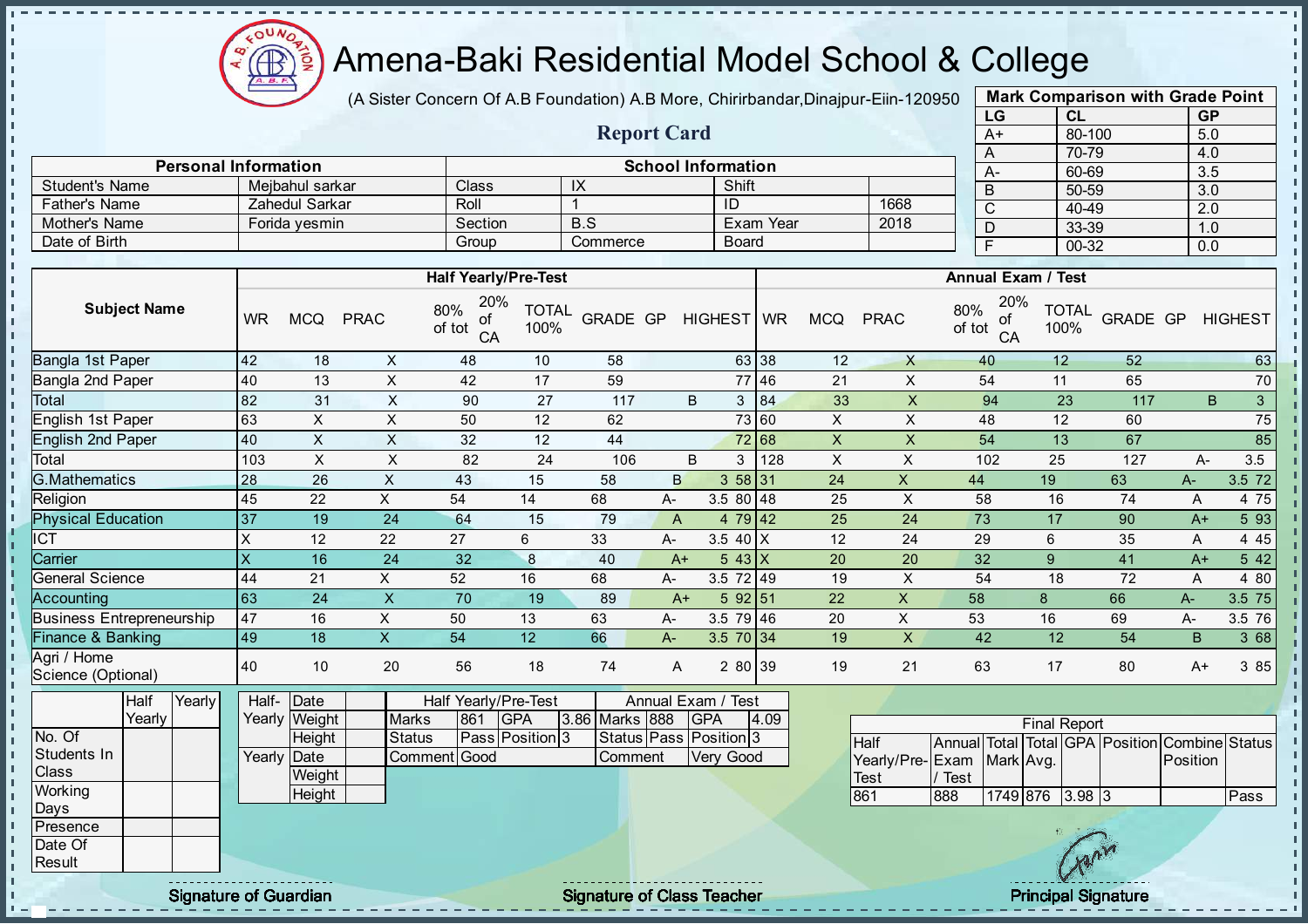$QUN$  $\bigoplus_{\Delta,\Delta,\sigma}$ ğ

# Amena-Baki Residential Model School & College

(A Sister Concern Of A.B Foundation) A.B More, Chirirbandar, Dinajpur-Eiin-120950

|                                    |                             |                                 |                           |                                                                   |                      |                |                    |                                                            |              |                           |                            | LG                                             | <b>CL</b>                 |                 | <b>GP</b>        |                 |
|------------------------------------|-----------------------------|---------------------------------|---------------------------|-------------------------------------------------------------------|----------------------|----------------|--------------------|------------------------------------------------------------|--------------|---------------------------|----------------------------|------------------------------------------------|---------------------------|-----------------|------------------|-----------------|
|                                    |                             |                                 |                           |                                                                   |                      |                | <b>Report Card</b> |                                                            |              |                           |                            | $A+$                                           | 80-100                    |                 | 5.0              |                 |
|                                    |                             |                                 |                           |                                                                   |                      |                |                    |                                                            |              |                           |                            | A                                              | 70-79                     |                 | 4.0              |                 |
|                                    | <b>Personal Information</b> |                                 |                           |                                                                   |                      |                |                    | <b>School Information</b>                                  |              |                           |                            | A-                                             | 60-69                     |                 | 3.5              |                 |
| <b>Student's Name</b>              | Fahlm Ahmed                 |                                 |                           |                                                                   | Class                | IX             |                    |                                                            | Shift        |                           |                            | $\overline{B}$                                 | 50-59                     |                 | 3.0              |                 |
| Father's Name                      |                             |                                 | A.K.Md.MAMUN-UR-Rashid    |                                                                   | Roll                 | 3              |                    |                                                            | ID           | 1720<br><b>Exam Year</b>  |                            | $\overline{C}$                                 | $40 - 49$                 |                 | $\overline{2.0}$ |                 |
| Mother's Name                      |                             | Most.Nelufa Yesmin              |                           |                                                                   | Section              |                | B.S                |                                                            |              |                           | 2018                       | $\overline{D}$                                 | 33-39                     |                 | 1.0              |                 |
| Date of Birth                      |                             |                                 |                           |                                                                   | Group                |                | Commerce           |                                                            | <b>Board</b> |                           |                            | F                                              | $00 - 32$                 |                 | 0.0              |                 |
|                                    |                             |                                 |                           | <b>Half Yearly/Pre-Test</b>                                       |                      |                |                    |                                                            |              |                           |                            |                                                | <b>Annual Exam / Test</b> |                 |                  |                 |
| <b>Subject Name</b>                | <b>WR</b>                   | <b>MCQ</b>                      | <b>PRAC</b>               | 20%<br>80%<br>οf<br>of tot<br>CA                                  | <b>TOTAL</b><br>100% | GRADE GP       |                    | HIGHEST WR                                                 |              | <b>MCQ</b>                | <b>PRAC</b>                | 20%<br>80%<br>of<br>of tot<br>CA               | <b>TOTAL</b><br>100%      | GRADE GP        |                  | <b>HIGHEST</b>  |
| Bangla 1st Paper                   | 34                          | 14                              | $\boldsymbol{\mathsf{X}}$ | 38                                                                | 10                   | 48             |                    |                                                            | 63 38        | 16                        | $\mathsf{X}$               | 43                                             | 11                        | 54              |                  | 63              |
| Bangla 2nd Paper                   | 35                          | 10                              | $\times$                  | 36                                                                | 12                   | 48             |                    |                                                            | 77 36        | 22                        | X                          | 46                                             | $\boldsymbol{9}$          | 55              |                  | 70              |
| Total                              | 69                          | 24                              | $\pmb{\times}$            | 74                                                                | 22                   | 96             |                    | $\mathsf{C}$                                               | 2 74         | 38                        | $\pmb{\times}$             | 89                                             | 20                        | 109             | B                | $\overline{3}$  |
| English 1st Paper                  | 41                          | $\mathsf{X}$                    | $\boldsymbol{\mathsf{X}}$ | 33                                                                | $9\,$                | 42             |                    |                                                            | 73 61        | $\boldsymbol{\mathsf{X}}$ | $\pmb{\times}$             | 49                                             | 10                        | 59              |                  | $\overline{75}$ |
| <b>English 2nd Paper</b>           | 15                          | $\overline{X}$                  | $\overline{X}$            | $\overline{12}$                                                   | $\overline{7}$       | 19             |                    |                                                            | 72 57        | $\overline{X}$            | $\overline{X}$             | 46                                             | $\overline{9}$            | $\overline{55}$ |                  | 85              |
| Total                              | 56                          | $\mathsf{x}$                    | $\sf X$                   | 45                                                                | 16                   | 61             |                    | E<br>$\Omega$                                              | 118          | $\pmb{\times}$            | $\times$                   | 95                                             | 19                        | 114             | B                | $\mathbf{3}$    |
| <b>G.Mathematics</b>               | 28                          | 24                              | $\pmb{\times}$            | 42                                                                | 12                   | 54             | B                  |                                                            | 358 29       | 18                        | $\mathsf X$                | 38                                             | 13                        | 51              | $\sf B$          | 372             |
| Religion                           | 37                          | 21                              | $\mathsf X$               | 46                                                                | 12                   | 58             | B                  |                                                            | 3 80 28      | 23                        | $\pmb{\times}$             | 41                                             | $\overline{15}$           | 56              | $\sf B$          | 3 75            |
| <b>Physical Education</b>          | 34                          | 16                              | 23                        | 58                                                                | 12                   | 70             | A                  |                                                            | $479$ 33     | 23                        | 23                         | 63                                             | 16                        | 79              | $\mathsf{A}$     | 4 9 3           |
| $\overline{\text{CT}}$             | $\times$                    | 17                              | 22                        | 31                                                                | $\overline{7}$       | 38             | Α                  | 4 40 X                                                     |              | 13                        | 24                         | 30                                             | $\overline{7}$            | 37              | A                | 4 4 5           |
| Carrier                            | $\overline{\mathsf{x}}$     | 11                              | 24                        | 28                                                                | $\overline{7}$       | 35             | $\overline{A}$     |                                                            | $443$ X      | 18                        | 17                         | 28                                             | 10                        | 38              | $\mathsf{A}$     | 4 4 2           |
| General Science                    | 37                          | 23                              | X                         | 48                                                                | 11                   | 59             | B                  |                                                            | 372   42     | 18                        | X                          | 48                                             | 16                        | 64              | $A-$             | 3.5 80          |
| Accounting                         | 48                          | $\overline{22}$                 | $\mathsf X$               | 56                                                                | 16                   | 72             | $\overline{A}$     |                                                            | 4 $92$ 32    | 14                        | $\mathsf X$                | 37                                             | 9                         | 46              | $\mathsf{C}$     | 2 75            |
| <b>Business Entrepreneurship</b>   | 46                          | 19                              | X                         | 52                                                                | 11                   | 63             | A-                 | 3.5 79 31                                                  |              | 21                        | $\boldsymbol{\mathsf{X}}$  | 42                                             | 13                        | 55              | B                | 3 76            |
| Finance & Banking                  | 31                          | 16                              | $\mathsf X$               | 38                                                                | 10                   | 48             | $\mathsf{C}$       |                                                            | $270$ 28     | 18                        | $\boldsymbol{\mathsf{X}}$  | 37                                             | 12                        | 49              | $\mathsf{C}$     | 2 68            |
| Agri / Home<br>Science (Optional)  | 42                          | 15                              | 21                        | 62                                                                | 14                   | 76             | A                  |                                                            | 2 80 36      | 19                        | 20                         | 60                                             | 17                        | 77              | A                | 2 85            |
| Yearly<br>Half<br>Yearly<br>No. Of | Half-                       | Date<br>Yearly Weight<br>Height | <b>Marks</b>              | Half Yearly/Pre-Test<br>730 GPA<br><b>Fail Position</b><br>Status |                      | 0.00 Marks 775 |                    | Annual Exam / Test<br><b>GPA</b><br>Status Pass Position 9 | 3.32         |                           | <b>Half</b>                | Annual Total Total GPA Position Combine Status | <b>Final Report</b>       |                 |                  |                 |
| Students In<br>Class<br>Working    |                             | Yearly Date<br>Weight           |                           | Comment Not Satisfactory                                          |                      | Comment        |                    | Very Good                                                  |              |                           | Yearly/Pre-<br><b>Test</b> | Exam<br>/ Test                                 | Mark Avg.                 |                 | Position         |                 |
| Days                               |                             | Height                          |                           |                                                                   |                      |                |                    |                                                            |              |                           | 730                        | $\overline{775}$                               | 1505 754 3.14 5           |                 |                  | Pass            |
| Presence<br>Date Of<br>Result      |                             |                                 |                           |                                                                   |                      |                |                    |                                                            |              |                           |                            |                                                |                           |                 |                  |                 |
|                                    |                             |                                 |                           |                                                                   |                      |                |                    |                                                            |              |                           |                            |                                                |                           |                 |                  |                 |

 $\mathbf{I}$  $\frac{1}{1}$ 

i, i<br>I  $\mathbf{I}$ П **I**  $\mathbf{I}$  $\mathbf{I}$ 

- II J.

 $\mathbf{r}$ 

J.

h  $\mathbf{I}$ Ŀ

h

ίü.  $\mathbf{r}$ 

- II  $\mathbf{I}$  $\mathbf{r}$  $\mathbf{I}$ h. h,  $\mathbf{I}$ h, h j, l n h.  $\mathbf{I}$  $\mathbf{I}$  $\mathbf{r}$ J. J. п h J. J.  $\mathbf{r}$  $\mathbf{I}$ h.  $\mathbf{I}$  $\mathbf{I}$  $\mathbf{I}$ 

Signature of Guardian Signature of Class Teacher Principal Signature of Class Teacher Principal Signature

Mark Comparison with Grade Point

л  $\mathbf{I}$ 

 $\mathbf{I}$ 

 $\mathbf{I}$ 

 $\mathbf{I}$ 

 $\mathbf{I}$ 

 $\mathbf{I}$ 

 $\mathbf{I}$  $\mathbf{I}$ 

 $\mathbf{I}$ 

 $\blacksquare$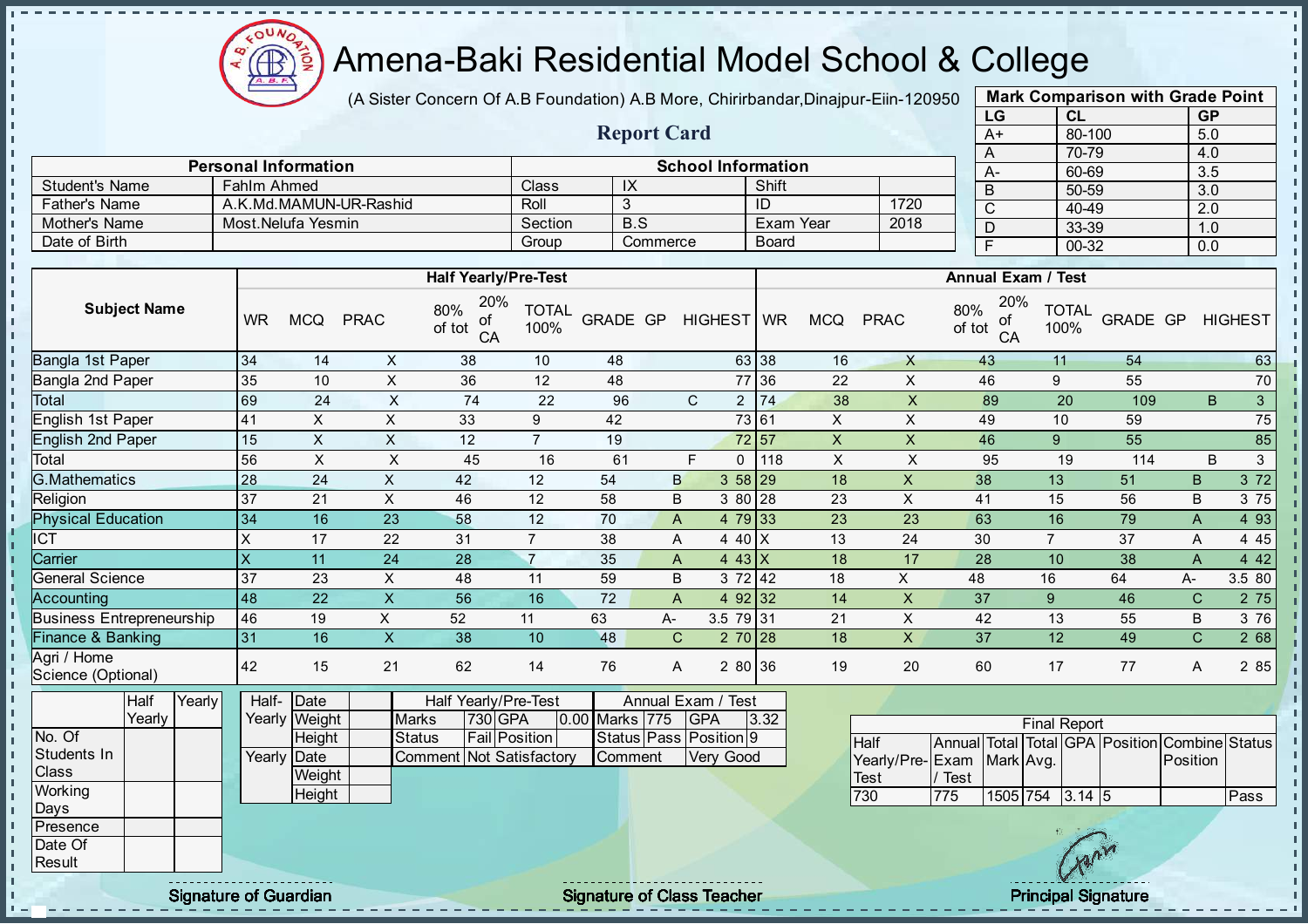$\mathbf{u}$ Æ ğ

# Amena-Baki Residential Model School & College

(A Sister Concern Of A.B Foundation) A.B More, Chirirbandar, Dinajpur-Eiin-120950

Report Card

|      | <b>Mark Comparison with Grade Point</b> |           |
|------|-----------------------------------------|-----------|
| LG   | CL                                      | <b>GP</b> |
| $A+$ | 80-100                                  | 5.0       |
| Α    | 70-79                                   | 4.0       |
| A-   | 60-69                                   | 3.5       |
| B    | 50-59                                   | 3.0       |
| C    | 40-49                                   | 2.0       |
| D    | 33-39                                   | 1.0       |
| F    | 00-32                                   | 0.0       |
|      |                                         |           |

|                                   |                 | <b>School Information</b><br><b>Personal Information</b> |                           |                                  |                      |                 |              | 60-69<br>$A-$                       |                   |                           |                                               |                                                          |                             | 3.5        |                  |                |
|-----------------------------------|-----------------|----------------------------------------------------------|---------------------------|----------------------------------|----------------------|-----------------|--------------|-------------------------------------|-------------------|---------------------------|-----------------------------------------------|----------------------------------------------------------|-----------------------------|------------|------------------|----------------|
| <b>Student's Name</b>             |                 | Md.Menhajul Islam                                        |                           | Class                            |                      | $\overline{IX}$ |              |                                     | Shift             |                           |                                               | B                                                        | 50-59                       |            | $\overline{3.0}$ |                |
| <b>Father's Name</b>              |                 | Md.Badiuzzaman                                           |                           | Roll                             |                      | $\overline{13}$ |              | ID                                  |                   |                           | 1740                                          | $\overline{C}$                                           | 40-49                       |            | $\overline{2.0}$ |                |
| Mother's Name                     |                 | Mst.Mousumi Akthar                                       |                           | Section                          |                      | B.S             |              |                                     | <b>Exam Year</b>  |                           | 2018                                          | D                                                        | 33-39                       |            | 1.0              |                |
| Date of Birth                     |                 |                                                          |                           | Group                            |                      | Commerce        |              |                                     | <b>Board</b>      |                           |                                               | E                                                        | $00 - 32$                   |            | 0.0              |                |
|                                   |                 |                                                          |                           |                                  |                      |                 |              |                                     |                   |                           |                                               |                                                          |                             |            |                  |                |
|                                   |                 |                                                          |                           | <b>Half Yearly/Pre-Test</b>      |                      |                 |              |                                     |                   |                           |                                               |                                                          | <b>Annual Exam / Test</b>   |            |                  |                |
| <b>Subject Name</b>               | <b>WR</b>       | <b>MCQ</b>                                               | <b>PRAC</b>               | 20%<br>80%<br>οf<br>of tot<br>CA | <b>TOTAL</b><br>100% | <b>GRADE GP</b> |              | HIGHEST WR                          |                   | <b>MCQ</b>                | <b>PRAC</b>                                   | 80%<br>οf<br>of tot<br>CA                                | 20%<br><b>TOTAL</b><br>100% | GRADE GP   |                  | <b>HIGHEST</b> |
| Bangla 1st Paper                  | 31              | 17                                                       | X                         | 38                               | $\boldsymbol{9}$     | 47              |              |                                     | 63 30             | 16                        | $\mathsf{X}$                                  | 37                                                       | 10                          | 47         |                  | 63             |
| Bangla 2nd Paper                  | 42              | 20                                                       | $\boldsymbol{\mathsf{X}}$ | 50                               | 13                   | 63              |              |                                     | 77 47             | 17                        | $\mathsf{X}$                                  | 51                                                       | 8                           | 59         |                  | 70             |
| Total                             | 73              | 37                                                       | $\boldsymbol{\mathsf{X}}$ | 88                               | 22                   | 110             |              | B                                   | 3 77              | 33                        | $\pmb{\times}$                                | 88                                                       | 18                          | 106        | B                | $\mathbf{3}$   |
| <b>English 1st Paper</b>          | 53              | X                                                        | $\times$                  | 42                               | 10                   | 52              |              |                                     | 73 55             | $\pmb{\times}$            | X                                             | 44                                                       | 13                          | 57         |                  | 75             |
| <b>English 2nd Paper</b>          | 33              | $\mathsf{X}$                                             | $\boldsymbol{\mathsf{X}}$ | 26                               | 12                   | 38              |              |                                     | $72\overline{71}$ | $\pmb{\times}$            | $\boldsymbol{\mathsf{X}}$                     | 57                                                       | 9                           | 66         |                  | 85             |
| Total                             | 86              | $\pmb{\times}$                                           | X                         | 68                               | 22                   | 90              |              | C<br>$\overline{c}$                 | 126               | $\boldsymbol{\mathsf{X}}$ | X                                             | 101                                                      | 22                          | 123        | А-               | 3.5            |
| <b>G.Mathematics</b>              | $\overline{28}$ | $\overline{21}$                                          | $\mathsf X$               | 39                               | 12                   | 51              | $\mathsf{B}$ | 358 28                              |                   | 22                        | $\mathsf X$                                   | 40                                                       | 9                           | 49         | $\mathsf C$      | 272            |
| Religion                          | 41              | 21                                                       | X                         | 50                               | 16                   | 66              | А-           | $3.580$ 48                          |                   | 22                        | $\sf X$                                       | 56                                                       | 15                          | 71         | А                | 4 75           |
| <b>Physical Education</b>         | 34              | $\overline{21}$                                          | 24                        | 63                               | 16                   | 79              | $\mathsf{A}$ | 4 79 40                             |                   | 24                        | $\overline{23}$                               | $\overline{70}$                                          | 16                          | 86         | $A+$             | 5 93           |
| <b>ICT</b>                        | $\times$        | 11                                                       | 22                        | 26                               | 10                   | 36              | A            | 4 40 $X$                            |                   | 12                        | 24                                            | 29                                                       | 10                          | 39         | А                | 4 4 5          |
| Carrier                           | $\mathsf{X}$    | 15                                                       | 24                        | 31                               | 9                    | 40              | $A+$         | $543 \mid X$                        |                   | 18                        | 18                                            | 29                                                       | 10                          | 39         | A                | 4 4 2          |
| <b>General Science</b>            | 28              | 18                                                       | $\pmb{\times}$            | 37                               | 8                    | 45              | C            | 2 72 43                             |                   | 18                        | X                                             | 49                                                       | 15                          | 64         | A-               | 3.5 80         |
| <b>Accounting</b>                 | 33              | 22                                                       | $\overline{\mathsf{x}}$   | 44                               | 8                    | 52              | B            | 392 38                              |                   | 20                        | $\boldsymbol{\mathsf{X}}$                     | 46                                                       | 10                          | 56         | B                | 3 75           |
| <b>Business Entrepreneurship</b>  | 29              | 16                                                       | $\boldsymbol{\mathsf{X}}$ | 36                               | 8                    | 44              | $\mathsf{C}$ | 279 37                              |                   | 20                        | $\mathsf X$                                   | 46                                                       | 13                          | 59         | B                | 3 76           |
| <b>Finance &amp; Banking</b>      | 18              | 14                                                       | $\mathsf{X}$              | 26                               | 8                    | 34              | F.           | $0.070$ 28                          |                   | 20                        | $\mathsf X$                                   | 38                                                       | 10                          | 48         | $\overline{C}$   | 2 68           |
| Agri / Home<br>Science (Optional) | 42              | 16                                                       | 21                        | 63                               | 12                   | 75              | A            | 2 80 38                             |                   | 18                        | 20                                            | 61                                                       | 16                          | 77         | A                | 2 85           |
| Half<br>Yearly<br>Yearly          | Half-           | Date<br>Yearly Weight                                    | <b>Marks</b>              | Half Yearly/Pre-Test<br>722 GPA  |                      | 0.00 Marks 817  |              | Annual Exam / Test<br><b>GPA</b>    | 3.55              |                           |                                               |                                                          | <b>Final Report</b>         |            |                  |                |
| No. Of<br>Students In<br>Class    |                 | Height<br>Yearly Date<br>Weight                          | <b>Status</b><br>Commen   | <b>Fail Position</b>             | Not Satisfactory     | Comment         |              | Status Pass Position 6<br>Very Good |                   |                           | <b>Half</b><br>Yearly/Pre-Exam<br><b>Test</b> | Annual Total Total GPA Position Combine Status<br>/ Test | Mark Avg.                   |            | Position         |                |
| Working                           |                 | Height                                                   |                           |                                  |                      |                 |              |                                     |                   |                           | 722                                           | 817                                                      | 1539 770 3.07 6             |            |                  | Pass           |
| Days<br>Presence                  |                 |                                                          |                           |                                  |                      |                 |              |                                     |                   |                           |                                               |                                                          |                             |            |                  |                |
| Date Of                           |                 |                                                          |                           |                                  |                      |                 |              |                                     |                   |                           |                                               |                                                          |                             | $\sqrt{2}$ |                  |                |
|                                   |                 |                                                          |                           |                                  |                      |                 |              |                                     |                   |                           |                                               |                                                          |                             |            |                  |                |

w

Result

- II  $\blacksquare$ 

J.

J.

× л  $\mathbf{I}$  $\mathbf{I}$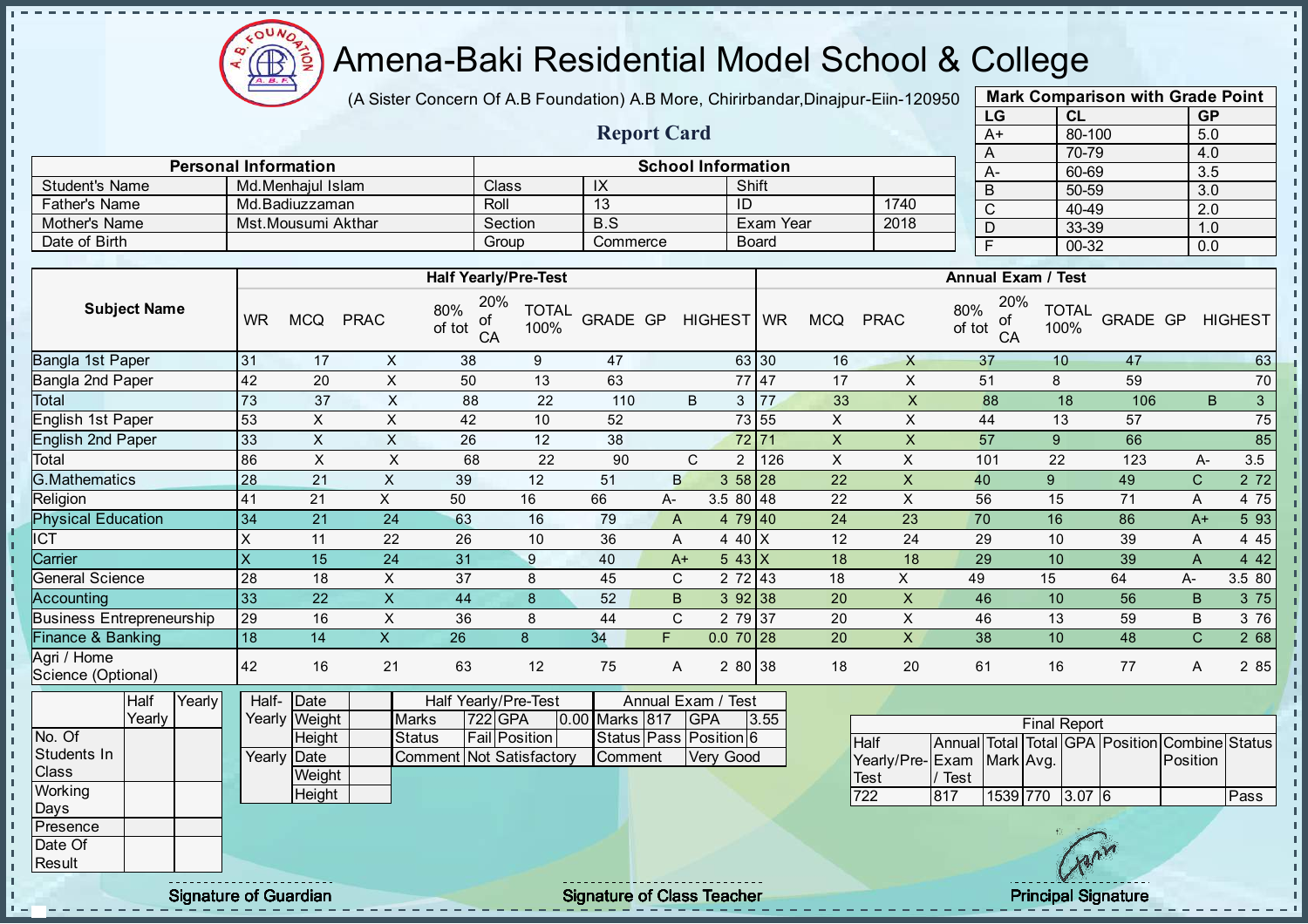Æ ğ

 $\mathbf{I}$ J.  $\mathbf{r}$ - II - II J. - II  $\mathbf{r}$ J. J.  $\blacksquare$ - II - II  $\mathbf{r}$ 

 $\blacksquare$ J.  $\blacksquare$  $\mathbf{I}$ J.  $\mathbf{r}$  $\blacksquare$  $\mathbf{I}$  $\mathbf{I}$ 

÷.

J. J.

п

п

T. J. T. J.  $\mathbf{I}$  $\mathbf{I}$ 

 $\mathbf{r}$ 

 $\mathbf{r}$  $\mathbf{I}$  $\mathbf{I}$ 

 $\mathbf{I}$ 

 $\mathbf{I}$  $\mathbf{I}$ 

 $\mathbf{I}$ 

 $\mathbf{r}$  $\mathbf{I}$  $\mathbf{I}$  $\mathbf{I}$ 

 $\mathbf{I}$ 

 $\mathbf{I}$ 

 $\mathbf{I}$ 

# Amena-Baki Residential Model School & College

(A Sister Concern Of A.B Foundation) A.B More, Chirirbandar, Dinajpur-Eiin-120950

Report Card

Personal Information School Information

Father's Name RAZOAN HOSSAIN Roll 6 ID 3245 Mother's Name MOST. SELENA PERVIN Section B.S Exam Year 2018

Student's Name Shahin Sarker Class IX Shift<br>
Father's Name RAZOAN HOSSAIN Roll 6 ID

Date of Birth Group Commerce Board

|                       | <b>Mark Comparison with Grade Point</b> |           |
|-----------------------|-----------------------------------------|-----------|
| LG                    | <b>CL</b>                               | <b>GP</b> |
| $A+$                  | 80-100                                  | 5.0       |
| A                     | 70-79                                   | 4.0       |
| A-                    | 60-69                                   | 3.5       |
| B                     | 50-59                                   | 3.0       |
| $\overline{\text{c}}$ | 40-49                                   | 2.0       |
| D                     | 33-39                                   | 1.0       |
|                       | 00-32                                   | 0.0       |
|                       |                                         |           |

п

п

 $\mathbf{I}$ 

 $\mathbf{I}$ 

r.

л

h,

 $\mathbf{I}$ 

 $\mathbf{I}$ 

 $\mathbf{I}$ 

 $\mathbf{I}$ 

 $\mathbf{I}$ 

 $\mathbf{I}$ 

 $\mathbf{I}$ 

 $\mathbf{I}$ п

|                                   |                     |                              |                         |               |                           | <b>Half Yearly/Pre-Test</b>      |                      |                                   |              |                    |           |      |             |                           |                     | <b>Annual Exam / Test</b> |                     |              |                                   |              |                |
|-----------------------------------|---------------------|------------------------------|-------------------------|---------------|---------------------------|----------------------------------|----------------------|-----------------------------------|--------------|--------------------|-----------|------|-------------|---------------------------|---------------------|---------------------------|---------------------|--------------|-----------------------------------|--------------|----------------|
|                                   | <b>Subject Name</b> |                              | <b>WR</b>               | <b>MCQ</b>    | <b>PRAC</b>               | 20%<br>80%<br>of<br>of tot<br>CA | <b>TOTAL</b><br>100% | <b>GRADE GP</b>                   |              | HIGHEST WR         |           |      | <b>MCQ</b>  | <b>PRAC</b>               | 80%<br>of tot       | 20%<br>οf<br>CA           | 100%                | <b>TOTAL</b> | <b>GRADE GP</b>                   |              | <b>HIGHEST</b> |
| Bangla 1st Paper                  |                     |                              | 45                      | 18            | X                         | 50                               | 13                   | 63                                |              |                    | 63 44     |      | 16          | X                         |                     | 48                        | 13                  |              | 61                                |              | 63             |
| Bangla 2nd Paper                  |                     |                              | 52                      | 22            | $\times$                  | 59                               | 18                   | 77                                |              |                    | 77   49   |      | 23          | X                         |                     | 58                        | 12                  |              | 70                                |              | 70             |
| Total                             |                     |                              | 97                      | 40            | $\boldsymbol{\mathsf{X}}$ | 109                              | 31                   | 140                               |              | A                  | 4         | 93   | 39          | $\mathsf X$               |                     | 106                       | 25                  |              | 131                               | $A-$         | 3.5            |
| English 1st Paper                 |                     |                              | 70                      | $\sf X$       | $\sf X$                   | 56                               | 16                   | 72                                |              |                    | 73 75     |      | $\mathsf X$ | $\mathsf X$               |                     | 60                        | 15                  |              | 75                                |              | 75             |
| <b>English 2nd Paper</b>          |                     |                              | 74                      | $\mathsf{X}$  | $\pmb{\times}$            | 59                               | 13                   | 72                                |              |                    | 72 85     |      | $\mathsf X$ | $\mathsf X$               |                     | 68                        | 16                  |              | 84                                |              | 85             |
| Total                             |                     |                              | 144                     | $\times$      | $\sf X$                   | 115                              | 29                   | 144                               |              | $\overline{A}$     | 4         | 160  | $\mathsf X$ | $\times$                  |                     | 128                       |                     | 31           | 159                               | A            | $\overline{4}$ |
| G.Mathematics                     |                     |                              | 28                      | 23            | $\mathsf X$               | 41                               | 17                   | 58                                | $\sf B$      |                    | 358 44    |      | 25          | $\mathsf X$               |                     | 55                        | 17                  |              | 72                                | $\mathsf{A}$ | 4 72           |
| Religion                          |                     |                              | 54                      | 26            | $\sf X$                   | 64                               | 16                   | 80                                |              | $A+$               | 5 80 48   |      | 27          | $\sf X$                   |                     | 60                        | 15                  |              | 75                                | A            | 4 75           |
| <b>Physical Education</b>         |                     |                              | 37                      | 18            | 24                        | 63                               | 16                   | 79                                | A            |                    | 4 79 45   |      | 25          | 24                        |                     | 75                        | 18                  |              | 93                                | $A+$         | 5 9 3          |
| ICT                               |                     |                              | $\times$                | 13            | 22                        | 28                               | $\overline{7}$       | 35                                | A            |                    | 4 40 X    |      | 20          | 24                        |                     | 35                        | 10                  |              | 45                                | $A+$         | 5 4 5          |
| Carrier                           |                     |                              | $\overline{\mathsf{x}}$ | 17            | $\overline{24}$           | 33                               | 10                   | 43                                |              | $A+$               | $543$ X   |      | 20          | 20                        |                     | 32                        | 10                  |              | 42                                | $A+$         | 5 4 2          |
| <b>General Science</b>            |                     |                              | 46                      | 23            | $\mathsf X$               | 55                               | 17                   | 72                                | Α            |                    | 4 72 57   |      | 20          | $\boldsymbol{\mathsf{X}}$ |                     | 62                        | 18                  |              | 80                                | $A+$         | 5 80           |
| Accounting                        |                     |                              | 70                      | 25            | $\mathsf X$               | 76                               | 16                   | 92                                |              | $A+$               | 592 62    |      | 18          | $\mathsf{X}$              |                     | 64                        | 9                   |              | 73                                | A            | 4 75           |
| <b>Business Entrepreneurship</b>  |                     |                              | 55                      | 26            | X                         | 65                               | 14                   | 79                                | A            |                    | 4 79 53   |      | 23          | $\times$                  |                     | 61                        | 15                  |              | 76                                | A            | 4 76           |
| Finance & Banking                 |                     |                              | 45                      | 22            | $\mathsf X$               | 54                               | 16                   | 70                                | $\mathsf{A}$ |                    | 4 70 50   |      | 20          | $\pmb{\times}$            | 56                  |                           | 12                  |              | 68                                | A-           | 3.5 68         |
| Agri / Home<br>Science (Optional) |                     |                              | 41                      | 17            | 21                        | 63                               | 17                   | 80                                |              | $A+$               | 3 80 42   |      | 21          | 21                        |                     | 67                        | 18                  |              | 85                                | $A+$         | 385            |
|                                   | Half                | Yearly                       |                         | Half- Date    |                           | Half Yearly/Pre-Test             |                      |                                   |              | Annual Exam / Test |           |      |             |                           |                     |                           |                     |              |                                   |              |                |
|                                   | Yearly              |                              |                         | Yearly Weight | <b>Marks</b>              | 972                              | <b>GPA</b>           | 4.45 Marks 999                    |              | <b>GPA</b>         |           | 4.55 |             |                           |                     |                           | <b>Final Report</b> |              |                                   |              |                |
| No. Of                            |                     |                              |                         | Height        | <b>Status</b>             |                                  | Pass Position 1      | Status Pass Position 1            |              |                    |           |      |             | <b>Half</b>               | <b>Annual</b> Total |                           |                     |              | Total GPA Position Combine Status |              |                |
| Students In                       |                     |                              |                         | Yearly Date   |                           | Comment Good                     |                      | Comment                           |              |                    | Very Good |      |             | Yearly/Pre-Exam           |                     | Mark Avg.                 |                     |              |                                   | Position     |                |
| Class                             |                     |                              |                         | Weight        |                           |                                  |                      |                                   |              |                    |           |      |             | <b>Test</b>               | Test                |                           |                     |              |                                   |              |                |
| Working                           |                     |                              |                         | Height        |                           |                                  |                      |                                   |              |                    |           |      |             | 972                       | 999                 | 1971 987                  |                     | 4.5          | $\overline{11}$                   |              | Pass           |
| Days<br>Presence                  |                     |                              |                         |               |                           |                                  |                      |                                   |              |                    |           |      |             |                           |                     |                           |                     |              |                                   |              |                |
|                                   |                     |                              |                         |               |                           |                                  |                      |                                   |              |                    |           |      |             |                           |                     |                           |                     |              |                                   |              |                |
| Date Of<br>Result                 |                     |                              |                         |               |                           |                                  |                      |                                   |              |                    |           |      |             |                           |                     |                           |                     |              |                                   |              |                |
|                                   |                     |                              |                         |               |                           |                                  |                      |                                   |              |                    |           |      |             |                           |                     |                           |                     |              |                                   |              |                |
|                                   |                     | <b>Signature of Guardian</b> |                         |               |                           |                                  |                      | <b>Signature of Class Teacher</b> |              |                    |           |      |             |                           |                     |                           |                     |              | <b>Principal Signature</b>        |              |                |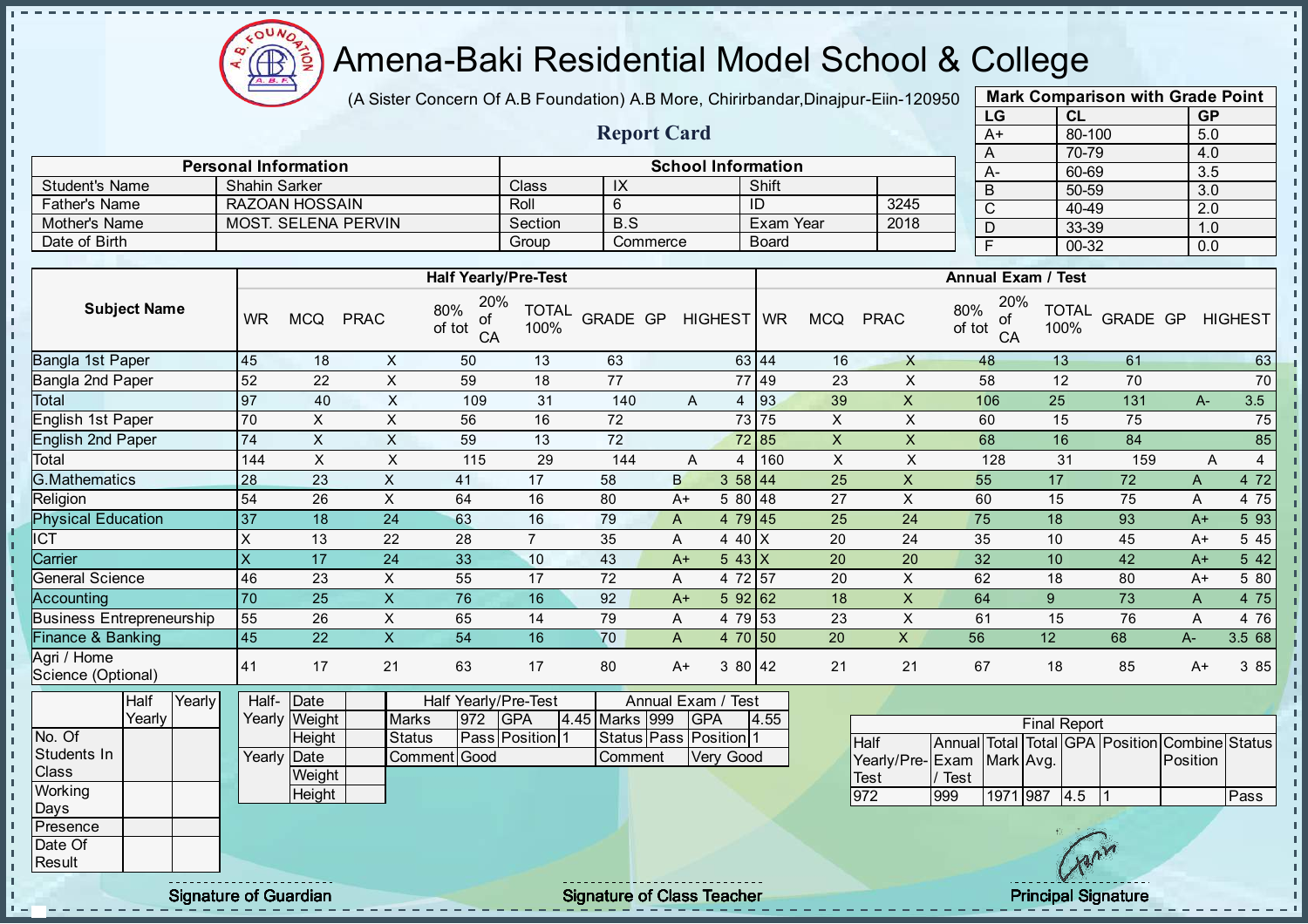

- II

 $\mathbf{r}$ 

J.  $\blacksquare$ J. - II

J. a.

п

п

h J. T.

J.  $\mathbf{I}$ 

J.

 $\mathbf{I}$ **II**  $\mathbf{I}$ J.  $\blacksquare$  $\mathbf{I}$  $\mathbf{I}$  $\mathbf{I}$  $\mathbf{u}$  $\mathbf{I}$  $\mathbf{I}$  $\mathbf{I}$  $\mathbf{I}$  $\mathbf{I}$ 

### Amena-Baki Residential Model School & College

(A Sister Concern Of A.B Foundation) A.B More, Chirirbandar, Dinajpur-Eiin-120950

Report Card

Personal Information and The School Information

Father's Name AL MAMUN KHAN Roll 7 ID 4632

Student's Name MAYESHA AL MAMUN Class IX Shift<br>
Father's Name AL MAMUN KHAN Roll 7

|      | <b>Mark Comparison with Grade Point</b> |           |
|------|-----------------------------------------|-----------|
| LG   | <b>CL</b>                               | <b>GP</b> |
| $A+$ | 80-100                                  | 5.0       |
| A    | 70-79                                   | 4.0       |
| A-   | 60-69                                   | 3.5       |
| B    | 50-59                                   | 3.0       |
| C    | 40-49                                   | 2.0       |
| D    | 33-39                                   | 1.0       |
| F    | 00-32                                   | 0.0       |
|      |                                         |           |

п

п

 $\mathbf{I}$ 

r.

п

J.

h,

| Mother's Name                     |                           | <b>YESMOTARA LINA</b> |                           |                                       | Section              | B.S            |              |                        | <b>Exam Year</b>      |                           | 2018                      |               | $\overline{D}$  | 33-39                     |                                                | 1.0            |                |
|-----------------------------------|---------------------------|-----------------------|---------------------------|---------------------------------------|----------------------|----------------|--------------|------------------------|-----------------------|---------------------------|---------------------------|---------------|-----------------|---------------------------|------------------------------------------------|----------------|----------------|
| Date of Birth                     |                           |                       |                           |                                       | Group                |                | Commerce     |                        | <b>Board</b>          |                           |                           |               | $\overline{F}$  | $00 - 32$                 |                                                | 0.0            |                |
|                                   |                           |                       |                           |                                       |                      |                |              |                        |                       |                           |                           |               |                 |                           |                                                |                |                |
|                                   |                           |                       |                           | <b>Half Yearly/Pre-Test</b>           |                      |                |              |                        |                       |                           |                           |               |                 | <b>Annual Exam / Test</b> |                                                |                |                |
| <b>Subject Name</b>               | <b>WR</b>                 | <b>MCQ</b>            | <b>PRAC</b>               | 20%<br>80%<br>of<br>of tot<br>CA      | <b>TOTAL</b><br>100% | GRADE GP       |              | HIGHEST WR             |                       | <b>MCQ</b>                | <b>PRAC</b>               | 80%<br>of tot | 20%<br>οf<br>CA | <b>TOTAL</b><br>100%      | <b>GRADE GP</b>                                |                | <b>HIGHEST</b> |
| Bangla 1st Paper                  | 34                        | 12                    | X                         | 37                                    | 11                   | 48             |              |                        | 63 41                 | 14                        | $\mathsf{X}$              |               | 44              | 13                        | 57                                             |                | 63             |
| Bangla 2nd Paper                  | 31                        | 11                    | $\mathsf{X}$              | 34                                    | 8                    | 42             |              |                        | 77 36                 | 16                        | X                         |               | 42              | 12                        | 54                                             |                | 70             |
| Total                             | 65                        | 23                    | $\boldsymbol{\mathsf{X}}$ | 71                                    | 19                   | 90             |              | $\mathsf{C}$           | 2 77                  | 30                        | $\boldsymbol{\mathsf{X}}$ |               | 86              | 25                        | 111                                            | B              | 3 <sup>1</sup> |
| English 1st Paper                 | 50                        | $\times$              | $\sf X$                   | 40                                    | 9                    | 49             |              |                        | 73 63                 | $\pmb{\times}$            | X                         |               | 50              | 10                        | 60                                             |                | 75             |
| <b>English 2nd Paper</b>          | 13                        | $\pmb{\times}$        | $\boldsymbol{\mathsf{X}}$ | 10                                    | 10                   | 20             |              |                        | 72 52                 | $\boldsymbol{\mathsf{X}}$ | X                         |               | 42              | $6\phantom{1}$            | 48                                             |                | 85             |
| Total                             | 63                        | $\times$              | $\times$                  | 50                                    | 19                   | 69             |              | D.                     | 115<br>$\overline{1}$ | $\boldsymbol{\mathsf{X}}$ | $\mathsf X$               |               | 92              | 16                        | 108                                            | B              | 3 <sup>1</sup> |
| <b>G.Mathematics</b>              | 11                        | 19                    | $\mathsf{X}$              | 24                                    | 8                    | 32             | F.           | 0.0                    | 58 28                 | 13                        | $\mathsf{x}$              | 33            |                 | 10                        | 43                                             | $\mathsf{C}$   | 2 7 2          |
| Religion                          | 45                        | 18                    | $\pmb{\times}$            | 50                                    | 12                   | 62             | A-           |                        | 3.5 80 $47$           | 20                        | $\mathsf{X}$              | 54            |                 | 13                        | 67                                             | $A-$           | 3.5 75         |
| <b>Physical Education</b>         | 29                        | 15                    | $\overline{23}$           | 54                                    | 14                   | 68             | A-           |                        | $3.5$ 79 38           | 24                        | 23                        | 68            |                 | 16                        | 84                                             | $A+$           | 5 9 3          |
| $\overline{ICT}$                  | Χ                         | 15                    | 22                        | 30                                    | 10                   | 40             |              | $A+$                   | 5 40 X                | 14                        | 24                        | 30            |                 | $\overline{7}$            | 37                                             | Α              | 4 4 5          |
| Carrier                           | $\boldsymbol{\mathsf{X}}$ | 10                    | $\overline{24}$           | $\overline{27}$                       | $\boldsymbol{8}$     | 35             | A            |                        | 4 43 $X$              | 14                        | 14                        | 22            |                 | 10                        | 32                                             | A-             | 3.5 42         |
| <b>General Science</b>            | 28                        | 12                    | $\times$                  | 32                                    | 10                   | 42             | $\mathsf{C}$ |                        | 2 72 44               | 20                        | $\mathsf{X}$              | 51            |                 | 14                        | 65                                             | А-             | 3.5 80         |
| Accounting                        | 27                        | 15                    | $\mathsf{X}$              | 34                                    | 14                   | 48             | F            |                        | $0.092$ 28            | 14                        | $\mathsf X$               | 34            |                 | 19                        | 53                                             | B              | 3 75           |
| <b>Business Entrepreneurship</b>  | 42                        | 15                    | $\times$                  | 46                                    | 12                   | 58             | B            |                        | 3 79 43               | 17                        | X                         | 48            |                 | 11                        | 59                                             | B              | 3 76           |
| Finance & Banking                 | 31                        | 21                    | $\overline{X}$            | 42                                    | 11                   | 53             | B            |                        | 3 70 28               | 17                        | $\pmb{\times}$            | 36            |                 | 10                        | 46                                             | $\overline{C}$ | 2 68           |
| Agri / Home<br>Science (Optional) | 34                        | 10                    | 18                        | 50                                    | 17                   | 67             | $A-$         |                        | $1.580$ 34            | 16                        | 20                        | 56            |                 | 17                        | 73                                             | A              | 2 85           |
| $\overline{Y}$ early<br>Half      | Half-                     | Date                  |                           | Half Yearly/Pre-Test                  |                      |                |              | Annual Exam / Test     |                       |                           |                           |               |                 |                           |                                                |                |                |
| Yearly                            |                           | Yearly Weight         |                           | 664 GPA<br><b>Marks</b>               |                      | 0.00 Marks 778 |              | <b>GPA</b>             | 3.41                  |                           |                           |               |                 | <b>Final Report</b>       |                                                |                |                |
| No. Of                            |                           | Height                |                           | <b>Fail Position</b><br><b>Status</b> |                      |                |              | Status Pass Position 8 |                       |                           | <b>Half</b>               |               |                 |                           | Annual Total Total GPA Position Combine Status |                |                |
| Students In                       |                           | Yearly Date           |                           | <b>Comment Not Satisfactory</b>       |                      | Comment        |              | Very Good              |                       |                           | Yearly/Pre-               | Exam          | Mark Avg.       |                           |                                                | Position       |                |
| Class                             |                           | Weight                |                           |                                       |                      |                |              |                        |                       |                           | Test                      | / Test        |                 |                           |                                                |                |                |
| Working<br>Days                   |                           | Height                |                           |                                       |                      |                |              |                        |                       |                           | 664                       | 778           |                 | 1442 722 2.86 9           |                                                |                | Pass           |
| Presence                          |                           |                       |                           |                                       |                      |                |              |                        |                       |                           |                           |               |                 |                           |                                                |                |                |
| Date Of                           |                           |                       |                           |                                       |                      |                |              |                        |                       |                           |                           |               |                 |                           |                                                |                |                |
| Result                            |                           |                       |                           |                                       |                      |                |              |                        |                       |                           |                           |               |                 | Garn                      |                                                |                |                |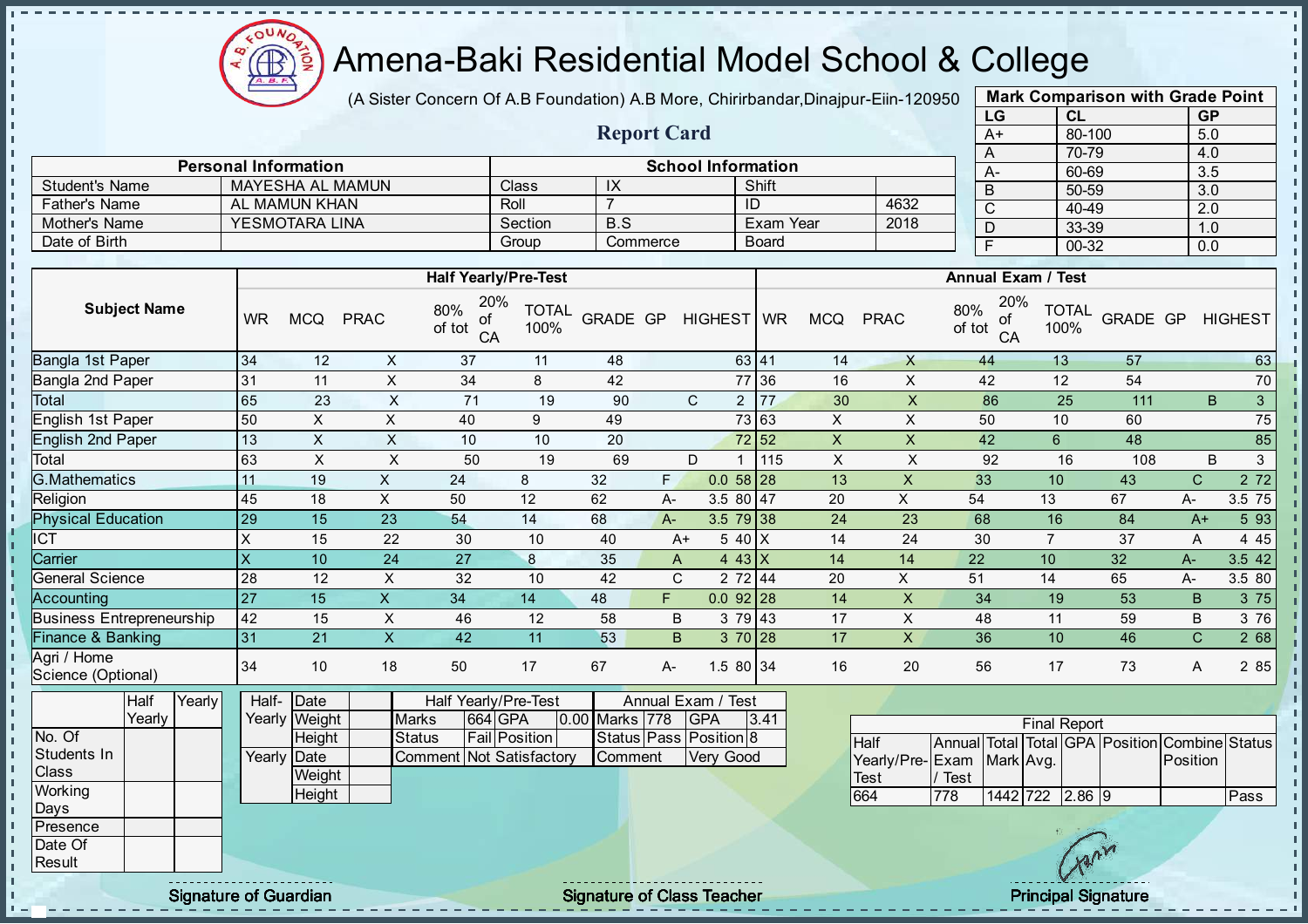

 $\mathbf{I}$ J.  $\mathbf{r}$ 

J. - II  $\mathbf{r}$ J.  $\mathbf{I}$  $\mathbf{r}$ J. - II

J.  $\mathbf{I}$ J.  $\mathbf{r}$  $\mathbf{I}$  $\mathbf{r}$  $\mathbf{I}$  $\mathbf{I}$  $\mathbf{I}$  $\mathbf{I}$  $\mathbf{I}$ J. þ.

T.

T. J. J. T.  $\mathbf{I}$  $\mathbf{I}$ 

 $\mathbf{I}$ 

 $\mathbf{I}$  $\mathbf{I}$ 

 $\mathbf{I}$ 

 $\mathbf{I}$ 

 $\mathbf{I}$  $\mathbf{I}$ 

 $\mathbf{I}$ 

 $\mathbf{I}$  $\mathbf{r}$  $\mathbf{I}$ 

 $\mathbb T$ 

 $\mathbb T$ 

 $\mathbf{I}$ 

 $\mathbf{I}$ 

### Amena-Baki Residential Model School & College

(A Sister Concern Of A.B Foundation) A.B More, Chirirbandar, Dinajpur-Eiin-120950

Report Card

Personal Information and Theorem School Information

Father's Name NAJMUL KAYES HIRU Roll 8 ID 4633 Mother's Name TANJIN AKTER JUTHY Section B.S Sextion B.S Bram Year 2018

Student's Name | NUDRAT NAWAR PRAPTI | Class | IX | Shift

|      | <b>Mark Comparison with Grade Point</b> |           |
|------|-----------------------------------------|-----------|
| LG   | <b>CL</b>                               | <b>GP</b> |
| $A+$ | 80-100                                  | 5.0       |
| А    | 70-79                                   | 4.0       |
| А-   | 60-69                                   | 3.5       |
| B    | 50-59                                   | 3.0       |
| C    | 40-49                                   | 2.0       |
| D    | 33-39                                   | 1.0       |
|      | 00-32                                   | 0.0       |
|      |                                         |           |

 $\mathbf{I}$ 

r.

J.

h,

п

 $\mathbf{I}$ 

 $\mathbf{I}$ 

 $\mathbf{I}$ 

 $\mathbf{I}$ 

 $\mathbf{I}$ 

 $\mathbf{I}$ 

 $\mathbf{I}$ 

 $\mathbf{I}$ 

 $\mathbf{I}$ 

| Date of Birth                     |        |        |                           |                              |                         |                                                                 | Group                |                 | Commerce |                                   | <b>Board</b> |                |                           |               | $\overline{F}$  | $00 - 32$                                         |                                                | 0.0            |                |
|-----------------------------------|--------|--------|---------------------------|------------------------------|-------------------------|-----------------------------------------------------------------|----------------------|-----------------|----------|-----------------------------------|--------------|----------------|---------------------------|---------------|-----------------|---------------------------------------------------|------------------------------------------------|----------------|----------------|
|                                   |        |        |                           |                              |                         |                                                                 |                      |                 |          |                                   |              |                |                           |               |                 |                                                   |                                                |                |                |
| <b>Subject Name</b>               |        |        | <b>WR</b>                 | <b>MCQ</b>                   | <b>PRAC</b>             | <b>Half Yearly/Pre-Test</b><br>20%<br>80%<br>οf<br>of tot<br>CA | <b>TOTAL</b><br>100% | GRADE GP        |          | HIGHEST WR                        |              | <b>MCQ</b>     | <b>PRAC</b>               | 80%<br>of tot | 20%<br>οf<br>CA | <b>Annual Exam / Test</b><br><b>TOTAL</b><br>100% | <b>GRADE GP</b>                                |                | <b>HIGHEST</b> |
| Bangla 1st Paper                  |        |        | 43                        | 17                           | X                       | 48                                                              | 12                   | 60              |          |                                   | 63 46        | 18             | $\boldsymbol{\mathsf{X}}$ |               | 51              | 12                                                | 63                                             |                | 63             |
| Bangla 2nd Paper                  |        |        | 44                        | 14                           | $\sf X$                 | 46                                                              | 14                   | 60              |          |                                   | 77 49        | 23             | $\pmb{\times}$            |               | 58              | 10                                                | 68                                             |                | 70             |
| Total                             |        |        | 87                        | 31                           | $\pmb{\times}$          | 94                                                              | 26                   | 120             |          | 3.5<br>A-                         | 95           | 41             | X                         |               | 109             | 22                                                | 131                                            | $A-$           | 3.5            |
| English 1st Paper                 |        |        | 66                        | $\times$                     | $\sf X$                 | 53                                                              | 15                   | 68              |          |                                   | 73 70        | $\pmb{\times}$ | $\pmb{\times}$            |               | 56              | 14                                                | 70                                             |                | 75             |
| English 2nd Paper                 |        |        | 51                        | $\pmb{\times}$               | $\pmb{\times}$          | 41                                                              | 13                   | 54              |          |                                   | 72 86        | $\mathsf X$    | $\mathsf X$               |               | 69              | 16                                                | 85                                             |                | 85             |
| Total                             |        |        | 117                       | $\pmb{\times}$               | $\mathsf X$             | 94                                                              | 28                   | 122             |          | 3.5<br>A-                         | 156          | $\mathsf X$    | $\pmb{\times}$            |               | 125             | 30                                                | 155                                            | A              | $\overline{4}$ |
| G.Mathematics                     |        |        | 28                        | 23                           | $\mathsf X$             | 41                                                              | 12                   | 53              |          | B                                 | 358 40       | 22             | $\boldsymbol{\mathsf{X}}$ | 50            |                 | 17                                                | 67                                             | $A-$           | $3.5$ 72       |
| Religion                          |        |        | 50                        | 22                           | $\mathsf{x}$            | 58                                                              | 14                   | 72              |          | 4 80 44<br>A                      |              | 23             | X                         | 54            |                 | 15                                                | 69                                             | A-             | 3.5 75         |
| <b>Physical Education</b>         |        |        | 38                        | 11                           | 24                      | 58                                                              | 16                   | 74              |          | A                                 | 4 79 42      | 22             | 24                        | 70            |                 | 16                                                | 86                                             | $A+$           | 5 93           |
| <b>ICT</b>                        |        |        | $\mathsf X$               | 10                           | 20                      | 24                                                              | $\overline{7}$       | 31              | A-       | 3.5 40 $\overline{X}$             |              | 15             | 24                        | 31            |                 | $\overline{7}$                                    | 38                                             | A              | 4 4 5          |
| Carrier                           |        |        | $\boldsymbol{\mathsf{X}}$ | 17                           | 24                      | 33                                                              | $\bf 8$              | 41              |          | $543$ X<br>$A+$                   |              | 20             | 20                        | 32            |                 | 10                                                | 42                                             | $A+$           | 5 4 2          |
| <b>General Science</b>            |        |        | 42                        | 16                           | X                       | 46                                                              | 14                   | 60              | А-       | 3.5 72 53                         |              | 16             | $\mathsf X$               | 55            |                 | 18                                                | 73                                             | A              | 4 80           |
| Accounting                        |        |        | 55                        | 20                           | $\overline{\mathsf{X}}$ | 60                                                              | 17                   | $\overline{77}$ |          | $\boldsymbol{\mathsf{A}}$         | 4 92 54      | 26             | $\mathsf{X}$              | 64            |                 | 11                                                | $\overline{75}$                                | $\overline{A}$ | 4 75           |
| <b>Business Entrepreneurship</b>  |        |        | 52                        | 18                           | X                       | 56                                                              | 13                   | 69              | А-       | $3.5$ 79 47                       |              | 20             | $\mathsf{X}$              | 54            |                 | 15                                                | 69                                             | А-             | 3.5 76         |
| Finance & Banking                 |        |        | 43                        | 20                           | $\mathsf{x}$            | 50                                                              | 13                   | 63              | A-       | 3.5 70 37                         |              | 23             | $\boldsymbol{\mathsf{X}}$ | 48            |                 | 11                                                | 59                                             | B              | 3 68           |
| Agri / Home<br>Science (Optional) |        |        | 41                        | 10                           | 21                      | 58                                                              | 17                   | 75              |          | 280 41<br>A                       |              | 19             | 20                        | 64            |                 | 18                                                | 82                                             | A+             | 3 8 5          |
|                                   | Half   | Yearly | Half-                     | Date                         |                         | Half Yearly/Pre-Test                                            |                      |                 |          | Annual Exam / Test                |              |                |                           |               |                 |                                                   |                                                |                |                |
|                                   | Yearly |        |                           | Yearly Weight                | <b>Marks</b>            | 857                                                             | <b>GPA</b>           | 3.91 Marks 946  |          | <b>GPA</b>                        | 4.18         |                |                           |               |                 | <b>Final Report</b>                               |                                                |                |                |
| No. Of                            |        |        |                           | Height                       | <b>Status</b>           |                                                                 | Pass Position 2      |                 |          | Status Pass Position 2            |              |                | <b>Half</b>               |               |                 |                                                   | Annual Total Total GPA Position Combine Status |                |                |
| Students In                       |        |        |                           | Yearly Date                  |                         | <b>Comment</b> Good                                             |                      | Comment         |          | Very Good                         |              |                | Yearly/Pre-Exam Mark Avg. |               |                 |                                                   |                                                | Position       |                |
| Class                             |        |        |                           | Weight                       |                         |                                                                 |                      |                 |          |                                   |              |                | <b>Test</b>               | / Test        |                 |                                                   |                                                |                |                |
| Working<br>Days                   |        |        |                           | Height                       |                         |                                                                 |                      |                 |          |                                   |              |                | 857                       | 946           |                 | 1803 903 4.05 2                                   |                                                |                | Pass           |
| Presence                          |        |        |                           |                              |                         |                                                                 |                      |                 |          |                                   |              |                |                           |               |                 |                                                   |                                                |                |                |
| Date Of                           |        |        |                           |                              |                         |                                                                 |                      |                 |          |                                   |              |                |                           |               |                 |                                                   |                                                |                |                |
| Result                            |        |        |                           |                              |                         |                                                                 |                      |                 |          |                                   |              |                |                           |               |                 |                                                   |                                                |                |                |
|                                   |        |        |                           | <b>Signature of Guardian</b> |                         |                                                                 |                      |                 |          | <b>Signature of Class Teacher</b> |              |                |                           |               |                 | <b>Principal Signature</b>                        |                                                |                |                |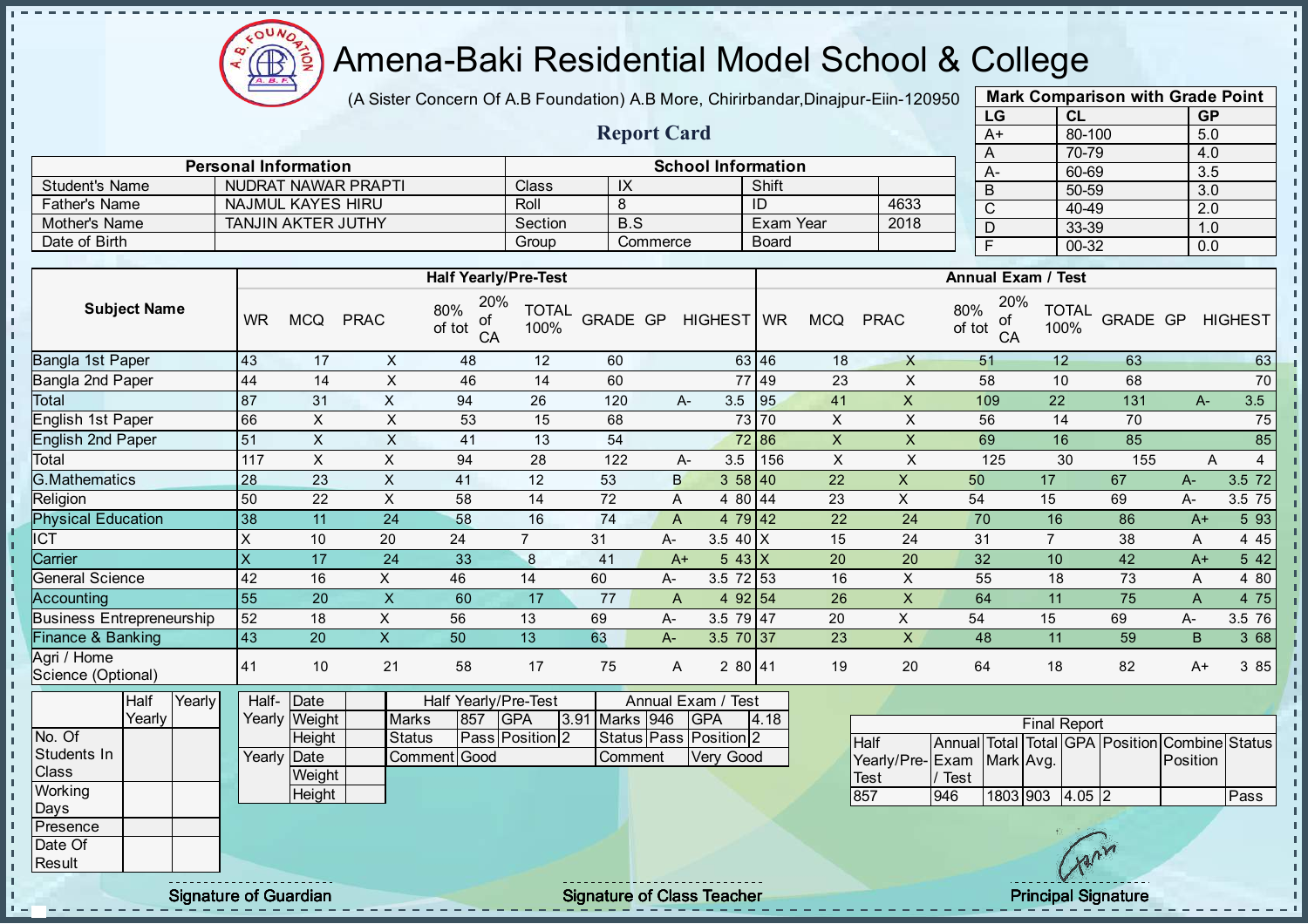

J. J. - II

- II  $\mathbf{r}$ 

J. J.  $\blacksquare$  $\mathbf{I}$ J.  $\mathbf{r}$  $\blacksquare$  $\mathbf{I}$ J. J. J. J. п T. T. J. J.  $\mathbf{I}$  $\mathbf{I}$  $\mathbf{I}$  $\mathbf{I}$  $\mathbf{I}$  $\mathbf{I}$ J.  $\blacksquare$  $\mathbf{I}$  $\mathbf{I}$  $\mathbf{I}$  $\mathbf{u}$  $\mathbf{I}$  $\mathbf{I}$ l ni  $\mathbb T$  $\mathbf{I}$ л

### Amena-Baki Residential Model School & College

(A Sister Concern Of A.B Foundation) A.B More, Chirirbandar, Dinajpur-Eiin-120950

Report Card

Personal Information School Information

Father's Name MANIKUL ISLAM Roll 9 ID 4636

Student's Name MARIA ISLAM MIM Class IX Shift<br>
Father's Name MANIKUL ISLAM Roll 9

| CL        | <b>GP</b> |
|-----------|-----------|
| 80-100    | 5.0       |
| 70-79     | 4.0       |
| 60-69     | 3.5       |
| 50-59     | 3.0       |
| 40-49     | 2.0       |
| 33-39     | 1.0       |
| $00 - 32$ | 0.0       |
|           |           |

| Mother's Name                     |                     |        |                 | <b>SHIMU PERVIN</b>       |                         | Section                                         |                      | B.S             |      |                                  |              | Exam Year    |                           | 2018                      | D                         |                             | 33-39                                          | 1.0            |                   |
|-----------------------------------|---------------------|--------|-----------------|---------------------------|-------------------------|-------------------------------------------------|----------------------|-----------------|------|----------------------------------|--------------|--------------|---------------------------|---------------------------|---------------------------|-----------------------------|------------------------------------------------|----------------|-------------------|
| Date of Birth                     |                     |        |                 |                           |                         | Group                                           |                      | Commerce        |      |                                  | <b>Board</b> |              |                           |                           | $\overline{F}$            |                             | $00 - 32$                                      | 0.0            |                   |
|                                   |                     |        |                 |                           |                         |                                                 |                      |                 |      |                                  |              |              |                           |                           |                           |                             |                                                |                |                   |
|                                   |                     |        |                 |                           |                         | <b>Half Yearly/Pre-Test</b>                     |                      |                 |      |                                  |              |              |                           |                           |                           | <b>Annual Exam / Test</b>   |                                                |                |                   |
|                                   | <b>Subject Name</b> |        | <b>WR</b>       | <b>MCQ</b>                | <b>PRAC</b>             | 20%<br>80%<br>οf<br>of tot<br>CA                | <b>TOTAL</b><br>100% | <b>GRADE GP</b> |      | <b>HIGHEST</b>                   |              | <b>WR</b>    | <b>MCQ</b>                | <b>PRAC</b>               | 80%<br>οf<br>of tot<br>CA | 20%<br><b>TOTAL</b><br>100% | <b>GRADE GP</b>                                |                | <b>HIGHEST</b>    |
| Bangla 1st Paper                  |                     |        | 46              | 14                        | X                       | 48                                              | 11                   | 59              |      |                                  | 63 35        |              | 12                        | $\sf X$                   | 38                        | 13                          | 51                                             |                | 63                |
| <b>Bangla 2nd Paper</b>           |                     |        | 30              | 12                        | X                       | 34                                              | 12                   | 46              |      |                                  | 77 44        |              | 16                        | X                         | 48                        | 14                          | 62                                             |                | 70                |
| Total                             |                     |        | 76              | 26                        | $\pmb{\times}$          | 82                                              | 23                   | 105             |      | B                                | 3 79         |              | 28                        | $\pmb{\times}$            | 86                        | 27                          | 113                                            | B              | $\overline{3}$    |
| English 1st Paper                 |                     |        | 45              | $\mathsf{X}$              | $\times$                | 36                                              | 8                    | 44              |      |                                  | 73 50        |              | X                         | $\mathsf{X}$              | 40                        | 10                          | 50                                             |                | 75                |
| <b>English 2nd Paper</b>          |                     |        | 16              | $\boldsymbol{\mathsf{X}}$ | $\mathsf X$             | 13                                              | $6\phantom{1}$       | 19              |      |                                  | 72 63        |              | $\pmb{\times}$            | $\mathsf{X}$              | 50                        | 12                          | 62                                             |                | 85                |
| Total                             |                     |        | 61              | $\mathsf{X}$              | $\pmb{\times}$          | 49                                              | 14                   | 63              |      | F.                               |              | $0 \mid 113$ | $\boldsymbol{\mathsf{X}}$ | $\pmb{\times}$            | 90                        | 22                          | 112                                            | B              | 3                 |
| G.Mathematics                     |                     |        | 12              | 19                        | $\mathsf{X}$            | 25                                              | 12                   | 37              | F.   |                                  | $0.058$ 28   |              | 15                        | $\boldsymbol{\mathsf{X}}$ | 34                        | 18                          | 52                                             | $\overline{B}$ | $\overline{3}$ 72 |
| Religion                          |                     |        | 36              | 15                        | $\times$                | 41                                              | 14                   | 55              | B    |                                  | 3 80 40      |              | 18                        | $\pmb{\times}$            | 46                        | 14                          | 60                                             | A-             | 3.5 75            |
| <b>Physical Education</b>         |                     |        | 31              | 10                        | 23                      | 51                                              | 13                   | 64              | $A-$ |                                  | $3.579$ 40   |              | 24                        | 24                        | 70                        | 15                          | 85                                             | $A+$           | 5 9 3             |
| <b>ICT</b>                        |                     |        | X               | 13                        | 22                      | 28                                              | $\overline{7}$       | 35              | A    |                                  | 4 40 $X$     |              | 12                        | 24                        | 29                        | 8                           | 37                                             | A              | 4 4 5             |
| Carrier                           |                     |        | X               | 13                        | 24                      | 30                                              | $\boldsymbol{9}$     | 39              | A    |                                  | 4 43 $X$     |              | 18                        | 18                        | 29                        | 10                          | 39                                             | A              | 4 4 2             |
| <b>General Science</b>            |                     |        | 28              | 12                        | X                       | 32                                              | 10                   | 42              | C    |                                  | 2 72 36      |              | 13                        | X                         | 39                        | 14                          | 53                                             | B              | 3 80              |
| Accounting                        |                     |        | 40              | 12                        | $\overline{\mathsf{X}}$ | 42                                              | 14                   | 56              | B    |                                  | 392 32       |              | 17                        | $\mathsf{X}$              | 39                        | 11                          | 50                                             | B              | 3 75              |
| <b>Business Entrepreneurship</b>  |                     |        | 51              | 16                        | $\mathsf{X}$            | 54                                              | 13                   | 67              | А-   |                                  | $3.579$ 42   |              | 18                        | $\pmb{\times}$            | 48                        | 15                          | 63                                             | А-             | 3.5 76            |
| Finance & Banking                 |                     |        | 22              | 13                        | $\mathsf{X}$            | 28                                              | 13                   | 41              | F.   |                                  | $0.070$ 34   |              | 16                        | $\mathsf{X}$              | 40                        | 11                          | 51                                             | $\overline{B}$ | 3 68              |
| Agri / Home<br>Science (Optional) |                     |        | 34              | 10                        | 17                      | 49                                              | 14                   | 63              | A-   |                                  | 1.5 80 39    |              | 14                        | 21                        | 59                        | 17                          | 76                                             | A              | 2 8 5             |
|                                   | Half<br>Yearly      | Yearly | Half-<br>Yearly | Date<br>Weight            |                         | Half Yearly/Pre-Test<br>667 GPA<br><b>Marks</b> |                      | 0.00 Marks 791  |      | Annual Exam / Test<br><b>GPA</b> |              | 3.64         |                           |                           |                           |                             |                                                |                |                   |
| No. Of                            |                     |        |                 | Height                    |                         | <b>Fail Position</b><br><b>Status</b>           |                      |                 |      | Status Pass Position 5           |              |              |                           | <b>Half</b>               |                           | <b>Final Report</b>         | Annual Total Total GPA Position Combine Status |                |                   |
| Students In<br><b>Class</b>       |                     |        | Yearly          | Date<br>Weight            |                         | Comment Not Satisfactory                        |                      | Comment         |      | Excellent                        |              |              |                           | Yearly/Pre-<br>Test       | Exam<br>/ Test            | Mark Avg.                   |                                                | Position       |                   |
| Working                           |                     |        |                 | Height                    |                         |                                                 |                      |                 |      |                                  |              |              |                           | 667                       | 791                       | 1458 731 2.93 8             |                                                |                | Pass              |
| Days<br>Presence                  |                     |        |                 |                           |                         |                                                 |                      |                 |      |                                  |              |              |                           |                           |                           |                             |                                                |                |                   |
|                                   |                     |        |                 |                           |                         |                                                 |                      |                 |      |                                  |              |              |                           |                           |                           |                             |                                                |                |                   |
| Date Of<br>Result                 |                     |        |                 |                           |                         |                                                 |                      |                 |      |                                  |              |              |                           |                           |                           |                             | 1 xan                                          |                |                   |

Signature of Guardian Signature of Class Teacher Principal Signature of Class Teacher Principal Signature

 $\mathcal{U}$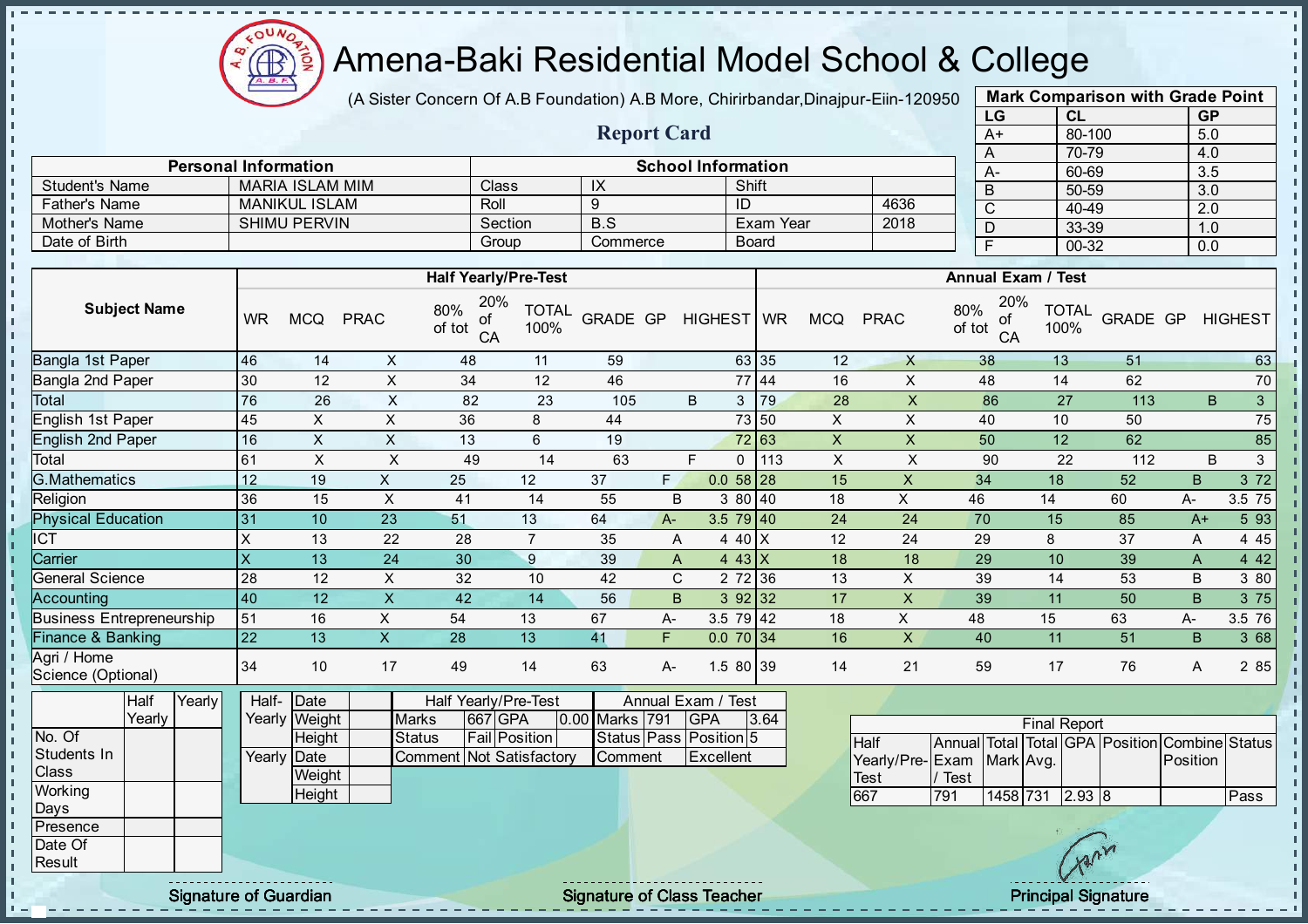Æ

# Amena-Baki Residential Model School & College

(A Sister Concern Of A.B Foundation) A.B More, Chirirbandar, Dinajpur-Eiin-120950

Report Card

|    | <b>Mark Comparison with Grade Point</b> |           |
|----|-----------------------------------------|-----------|
| LG | CL                                      | <b>GP</b> |
| A+ | 80-100                                  | 5.0       |
| A  | 70-79                                   | 4.0       |
| А- | 60-69                                   | 3.5       |
| B  | 50-59                                   | 3.0       |
| C  | 40-49                                   | 2.0       |
| D  | 33-39                                   | 1.0       |
| F  | 00-32                                   | 0.0       |
|    |                                         |           |

|                     |                                                |                             |                           |                           |                            |     | A                         | 70-79           |
|---------------------|------------------------------------------------|-----------------------------|---------------------------|---------------------------|----------------------------|-----|---------------------------|-----------------|
|                     | <b>Personal Information</b>                    |                             |                           | <b>School Information</b> |                            |     | $A-$                      | 60-69           |
| Student's Name      | ROMANA NASRIN                                  | Class                       | IX                        | Shift                     |                            |     |                           | 50-59           |
| Father's Name       | <b>OSIR UDDIN SARKER</b>                       | Roll                        | 10                        | ID                        | 4637                       |     | $\sim$                    | 40-49           |
| Mother's Name       | <b>AKTER BANU</b>                              | Section                     | B.S                       | Exam Year                 | 2018                       |     |                           | 33-39           |
| Date of Birth       |                                                | Group                       | Commerce                  | <b>Board</b>              |                            |     |                           | 00-32           |
|                     |                                                |                             |                           |                           |                            |     |                           |                 |
|                     |                                                | <b>Half Yearly/Pre-Test</b> |                           |                           |                            |     | <b>Annual Exam / Test</b> |                 |
| <b>Subject Name</b> | 80%<br>$\mathbf{11}$<br><b>DD</b> <sup>1</sup> | 20%                         | TOTAL ORAPE OR ULOUFOT WP | $\cdots$                  | <sub>DD</sub> <sup>2</sup> | 80% | 20%                       | TOTAL $_{\cap}$ |

| <b>Subject Name</b>               | <b>WR</b> | <b>MCQ</b> | <b>PRAC</b> | 80%<br>20/0<br>of<br>of tot<br>CA | TOTAL<br>100%  | <b>GRADE GP</b> |              | <b>HIGHEST</b> | <b>WR</b> | <b>MCQ</b> | <b>PRAC</b> | 80%<br>20/0<br>ot<br>of tot<br>CA | <b>TOTAL</b><br>100% | GRADE GP |              | <b>HIGHEST</b> |             |
|-----------------------------------|-----------|------------|-------------|-----------------------------------|----------------|-----------------|--------------|----------------|-----------|------------|-------------|-----------------------------------|----------------------|----------|--------------|----------------|-------------|
| Bangla 1st Paper                  | 34        | 12         | X           | 37                                | 12             | 49              |              |                | 63 37     | 13         | X           | 40                                | 11                   | 51       |              |                | 63          |
| Bangla 2nd Paper                  | 34        | 11         | X           | 36                                | 8              | 44              |              |                | 77 30     | 15         | X           | 36                                | 12                   | 48       |              |                | 70          |
| Total                             | 68        | 23         | X           | 73                                | 20             | 93              |              | C<br>2         | 67        | 28         | X           | 76                                | 23                   | 99       |              | $\mathsf{C}$   | $2^{\circ}$ |
| English 1st Paper                 | 43        | X          | X           | 34                                | 9              | 43              |              |                | 73 49     | X          | X           | 39                                | 10                   | 49       |              |                | 75          |
| <b>English 2nd Paper</b>          | 12        | X          | X           | 10                                | 6              | 16              |              |                | 72 60     | X.         | X           | 48                                | 6                    | 54       |              |                | 85          |
| Total                             | 55        | X.         | X           | 44                                | 15             | 59              |              | F.<br>$\Omega$ | 109       | X          | X           | 87                                | 16                   | 103      |              | B              |             |
| <b>G.Mathematics</b>              | 11        | 19         | X.          | 24                                | 8              | 32              | F.           | 0.0            | 58 15     | 14         | X           | 23                                | 17                   | 40       | F.           |                | 0.072       |
| Religion                          | 40        | 15         | X           | 44                                | 12             | 56              | B            |                | 380 46    | 19         | X           | 52                                | 14                   | 66       | A-           |                | 3.5 75      |
| <b>Physical Education</b>         | 29        | 9          | 23          | 49                                | 12             | 61              | F.           | $0.079$ 38     |           | 21         | 23          | 66                                | 13                   | 79       | A            |                | 4 9 3       |
| <b>ICT</b>                        | X         | 10         | 20          | 24                                | 8              | 32              | А-           | $3.540 \times$ |           | 14         | 24          | 30                                |                      | 37       | A            |                | 4 4 5       |
| Carrier                           | $\times$  | 10         | 24          | 27                                |                | 34              | $A-$         | 3.5 43 $X$     |           | 19         | 18          | 30                                | 10                   | 40       | $A+$         |                | 5 4 2       |
| <b>General Science</b>            | 28        | 14         | X           | 34                                | 13             | 47              | С            |                | 2 72 39   | 13         | X           | 42                                | 13                   | 55       | B            |                | 3 80        |
| Accounting                        | 37        | 13         | X           | 40                                | 14             | 54              | B            |                | 392 32    | 15         | X           | 38                                | 9                    | 47       | $\mathsf{C}$ |                | 2 75        |
| <b>Business Entrepreneurship</b>  | 37        | 14         | X           | 41                                | 12             | 53              | B            |                | 3 79 46   | 18         | X.          | 51                                | 13                   | 64       | А-           |                | 3.5 76      |
| Finance & Banking                 | 32        | 14         | X           | 37                                | 9 <sup>°</sup> | 46              | $\mathsf{C}$ |                | 270 30    | 17         | X           | 38                                | 13                   | 51       | B.           |                | 3 68        |
| Agri / Home<br>Science (Optional) | 37        | 12         | 19          | 54                                | 16             | 70              | A            |                | 2 80 37   | 17         | 20          | 59                                | 17                   | 76       | A            |                | 2 8 5       |

|              | Half   | rearly | Half-       | Date          |                          | Half Yearly/Pre-Test |                | Annual Exam / Test   |      |
|--------------|--------|--------|-------------|---------------|--------------------------|----------------------|----------------|----------------------|------|
|              | Yearlv |        |             | Yearly Weight | <b>Marks</b>             | 637 GPA              | 0.00 Marks 757 | <b>IGPA</b>          | 0.00 |
| No. Of       |        |        |             | Height        | <b>Status</b>            | <b>Fail</b> Position |                | Status Fail Position |      |
| Students In  |        |        | Yearly Date |               | Comment Not Satisfactory |                      | Comment        | <b>INot</b>          |      |
| <b>Class</b> |        |        |             | Weight        |                          |                      |                | Satisfactory         |      |
| Working      |        |        |             | Height        |                          |                      |                |                      |      |
| Days         |        |        |             |               |                          |                      |                |                      |      |
| Presence     |        |        |             |               |                          |                      |                |                      |      |

| <b>Final Report</b>       |      |          |  |  |  |                                                |  |  |  |  |  |  |
|---------------------------|------|----------|--|--|--|------------------------------------------------|--|--|--|--|--|--|
| <b>Half</b>               |      |          |  |  |  | Annual Total Total GPA Position Combine Status |  |  |  |  |  |  |
| Yearly/Pre-Exam Mark Avg. |      |          |  |  |  | <b>IPosition</b>                               |  |  |  |  |  |  |
| Test                      | Test |          |  |  |  |                                                |  |  |  |  |  |  |
| 637                       | 757  | 1394 731 |  |  |  |                                                |  |  |  |  |  |  |

Date Of **Result**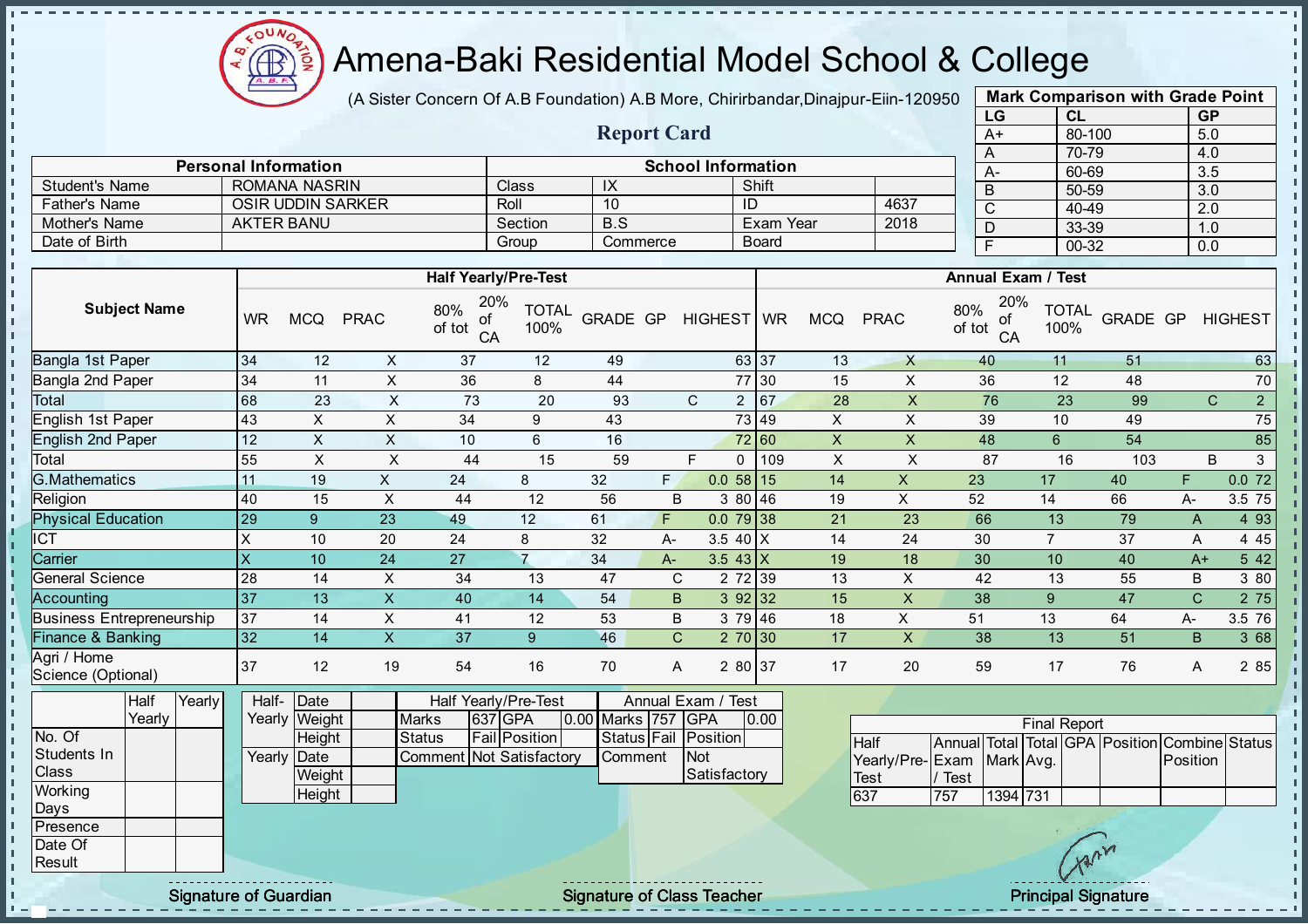

 $\mathbf{I}$ J.  $\mathbf{r}$  $\mathbf{r}$ - II J.  $\mathbf{r}$  $\mathbf{I}$  $\mathbf{I}$  $\mathbf{I}$ ίü.  $\mathbf{r}$ J.  $\mathbf{I}$ J.  $\mathbf{r}$  $\mathbf{I}$  $\blacksquare$  $\mathbf{I}$  $\mathbf{I}$  $\mathbf{I}$  $\mathbf{I}$  $\mathbf{I}$  $\mathbf{I}$  $\mathbf{I}$ 

 $\mathbf{I}$  $\mathbf{I}$  $\mathbf{I}$ 

 $\mathbf{I}$ 

 $\mathbf{I}$  $\frac{1}{1}$ 

'n.

'n. Ĩ, T,

T j,

 $\mathbf{I}$ 

l T  $\mathbf{r}$ 

 $\mathbf{L}$ 

l ni

h.

Î.

 $\mathbf{I}$ 

 $\mathbf{I}$ 

 $\mathbf{I}$ 

 $\mathbf{I}$ 

H.

h.

 $\mathbf{I}$ 

 $\mathbb T$ 

 $\mathbf{I}$ 

## Amena-Baki Residential Model School & College

(A Sister Concern Of A.B Foundation) A.B More, Chirirbandar, Dinajpur-Eiin-120950

Report Card

Personal Information<br>
MAITRI ROY Class IX School Information<br>
School Information<br>
Shift

Father's Name | PRODIP ROY | Roll | 11 | ID | 4638 Mother's Name PARBOTI ROY Section B.S Exam Year 2018

Student's Name MAITRI ROY Class IX Shift<br>
Father's Name PRODIP ROY Roll 11 ID

Date of Birth Group Commerce Board

| <b>Mark Comparison with Grade Point</b> |        |           |  |  |  |  |  |  |  |  |  |
|-----------------------------------------|--------|-----------|--|--|--|--|--|--|--|--|--|
| LG                                      | CL     | <b>GP</b> |  |  |  |  |  |  |  |  |  |
| A+                                      | 80-100 | 5.0       |  |  |  |  |  |  |  |  |  |
| A                                       | 70-79  | 4.0       |  |  |  |  |  |  |  |  |  |
| Ą-                                      | 60-69  | 3.5       |  |  |  |  |  |  |  |  |  |
| B                                       | 50-59  | 3.0       |  |  |  |  |  |  |  |  |  |
| С                                       | 40-49  | 2.0       |  |  |  |  |  |  |  |  |  |
| D                                       | 33-39  | 1.0       |  |  |  |  |  |  |  |  |  |
| F                                       | 00-32  | 0.0       |  |  |  |  |  |  |  |  |  |

J.

п

 $\mathbf{I}$ 

 $\mathbf{I}$  $\mathbf{I}$ 

 $\mathbf{I}$ 

п

J.

л

п

 $\mathbf{I}$ 

 $\mathbf{I}$ 

 $\mathbf{r}$ 

 $\mathbf{I}$ 

 $\mathbf{r}$ 

 $\mathbf{r}$ 

 $\mathbf{I}$ 

 $\mathbf{I}$ 

 $\mathbf{I}$ 

 $\mathbf{I}$ 

 $\mathbb I$ 

 $\mathbf{I}$ 

|                                   |           |                                                                                                                                                                                                                                                                                                                                                                                                                                                                            |                           |                                  |                           | <b>Half Yearly/Pre-Test</b>           |                  |                     |              |                        | <b>Annual Exam / Test</b> |                           |                           |                      |           |                     |                            |              |                      |
|-----------------------------------|-----------|----------------------------------------------------------------------------------------------------------------------------------------------------------------------------------------------------------------------------------------------------------------------------------------------------------------------------------------------------------------------------------------------------------------------------------------------------------------------------|---------------------------|----------------------------------|---------------------------|---------------------------------------|------------------|---------------------|--------------|------------------------|---------------------------|---------------------------|---------------------------|----------------------|-----------|---------------------|----------------------------|--------------|----------------------|
| <b>Subject Name</b>               | <b>WR</b> | <b>MCQ</b>                                                                                                                                                                                                                                                                                                                                                                                                                                                                 | <b>PRAC</b>               | 20%<br>80%<br>οf<br>of tot<br>CA | <b>TOTAL</b><br>100%      |                                       |                  | GRADE GP HIGHEST WR |              | <b>MCQ</b>             | <b>PRAC</b>               | 80%<br>of tot             | 20%<br>of<br>CA           | <b>TOTAL</b><br>100% | GRADE GP  |                     | <b>HIGHEST</b>             |              |                      |
| Bangla 1st Paper                  |           |                                                                                                                                                                                                                                                                                                                                                                                                                                                                            | 42                        | 16                               | $\boldsymbol{\mathsf{X}}$ | 46                                    | 12               | 58                  |              |                        | 63 43                     | 15                        | $\mathsf{X}$              |                      | 46        | 11                  | 57                         |              | 63                   |
| Bangla 2nd Paper                  |           |                                                                                                                                                                                                                                                                                                                                                                                                                                                                            | 41                        | 14                               | $\times$                  | 44                                    | 11               | 55                  |              |                        | 77 43                     | 14                        | $\mathsf{X}$              |                      | 46        | 9                   | 55                         |              | 70                   |
| Total                             |           |                                                                                                                                                                                                                                                                                                                                                                                                                                                                            | 83                        | 30                               | X                         | 90                                    | 23               | 113                 |              | B                      | 3 86                      | 29                        | X                         |                      | 92        | 20                  | 112                        |              | B.<br>3 <sup>2</sup> |
| English 1st Paper                 |           |                                                                                                                                                                                                                                                                                                                                                                                                                                                                            | 50                        | $\times$                         | X                         | 40                                    | 11               | 51                  |              |                        | 73 51                     | $\mathsf{X}$              | $\pmb{\times}$            |                      | 41        | 9                   | 50                         |              | $\overline{75}$      |
| <b>English 2nd Paper</b>          |           |                                                                                                                                                                                                                                                                                                                                                                                                                                                                            | 15                        | $\mathsf{X}$                     | $\boldsymbol{\mathsf{X}}$ | 12                                    | 9                | 21                  |              |                        | 72 80                     | $\mathsf X$               | $\boldsymbol{\mathsf{X}}$ |                      | 64        | 12                  | 76                         |              | 85                   |
| Total                             |           |                                                                                                                                                                                                                                                                                                                                                                                                                                                                            | 65                        | $\pmb{\times}$                   | $\pmb{\mathsf{X}}$        | 52                                    | 20               | 72                  |              | D<br>$\mathbf 1$       | 131                       | $\boldsymbol{\mathsf{X}}$ | $\sf X$                   |                      | 105       | 21                  | 126                        | A-           | 3.5                  |
| <b>G.Mathematics</b>              |           |                                                                                                                                                                                                                                                                                                                                                                                                                                                                            | 11                        | 17                               | $\mathsf X$               | 22                                    | $\boldsymbol{9}$ | 31                  | F.           | $0.058$ 28             |                           | 12                        | $\overline{\mathsf{X}}$   | 32                   |           | 10                  | 42                         | $\mathsf{C}$ | 272                  |
| Religion                          |           |                                                                                                                                                                                                                                                                                                                                                                                                                                                                            | 56                        | 19                               | $\mathsf X$               | 60                                    | 14               | 74                  | A            | 4 80 55                |                           | 20                        | $\mathsf{X}$              | 60                   |           | 9                   | 69                         | A-           | 3.5 75               |
| <b>Physical Education</b>         |           |                                                                                                                                                                                                                                                                                                                                                                                                                                                                            | 38                        | 12                               | 24                        | 59                                    | 15               | 74                  | $\mathsf{A}$ | 4 79 43                |                           | 23                        | 23                        | 71                   |           | 16                  | 87                         | $A+$         | 5 93                 |
| <b>ICT</b>                        |           |                                                                                                                                                                                                                                                                                                                                                                                                                                                                            | X                         | 10                               | 20                        | 24                                    | $\overline{7}$   | 31                  | А-           | 3.5 40 $X$             |                           | 12                        | 24                        | 29                   |           | 8                   | 37                         | A            | 445                  |
| Carrier                           |           |                                                                                                                                                                                                                                                                                                                                                                                                                                                                            | $\boldsymbol{\mathsf{X}}$ | 17                               | 24                        | 33                                    | $\boldsymbol{9}$ | 42                  | $A+$         | $543$ X                |                           | 17                        | 17                        | 27                   |           | 10                  | 37                         | A            | 4 4 2                |
| General Science                   |           |                                                                                                                                                                                                                                                                                                                                                                                                                                                                            | 40                        | 17                               | $\pmb{\times}$            | 46                                    | 12               | 58                  | B            | 3 72 45                |                           | 17                        | X                         | 50                   |           | 16                  | 66                         | А-           | 3.5 80               |
| Accounting                        |           |                                                                                                                                                                                                                                                                                                                                                                                                                                                                            | 44                        | 20                               | $\overline{\mathsf{x}}$   | 51                                    | 16               | 67                  | $A-$         | $3.5$ 92 38            |                           | 19                        | $\mathsf{X}$              | 46                   |           | 12                  | 58                         | B.           | 3 75                 |
| <b>Business Entrepreneurship</b>  |           |                                                                                                                                                                                                                                                                                                                                                                                                                                                                            | 46                        | 19                               | $\times$                  | 52                                    | 15               | 67                  | $A-$         | $3.5$ 79 44            |                           | 18                        | $\mathsf{X}$              | 50                   |           | 12                  | 62                         | А-           | 3.5 76               |
| <b>Finance &amp; Banking</b>      |           |                                                                                                                                                                                                                                                                                                                                                                                                                                                                            | 37                        | 21                               | $\overline{\mathsf{x}}$   | 46                                    | 15               | 61                  | A-           | 3.5 70 35              |                           | 16                        | $\sf X$                   | 41                   |           | 13                  | 54                         | B            | 3 68                 |
| Agri / Home<br>Science (Optional) |           |                                                                                                                                                                                                                                                                                                                                                                                                                                                                            | 43                        | 13                               | 22                        | 62                                    | 17               | 79                  | A            | 2 80 38                |                           | 20                        | 20                        | 62                   |           | 18                  | 80                         | $A+$         | 3 85                 |
|                                   | Half      | Yearly                                                                                                                                                                                                                                                                                                                                                                                                                                                                     | Half-                     | Date                             |                           | Half Yearly/Pre-Test                  |                  |                     |              | Annual Exam / Test     |                           |                           |                           |                      |           |                     |                            |              |                      |
|                                   | Yearly    |                                                                                                                                                                                                                                                                                                                                                                                                                                                                            |                           | Yearly Weight                    |                           | 769 GPA<br><b>Marks</b>               |                  | 0.00 Marks 830      |              | <b>GPA</b>             | 3.73                      |                           |                           |                      |           | <b>Final Report</b> |                            |              |                      |
| No. Of                            |           |                                                                                                                                                                                                                                                                                                                                                                                                                                                                            |                           | Height                           |                           | <b>Fail Position</b><br><b>Status</b> |                  |                     |              | Status Pass Position 4 |                           |                           | <b>Half</b>               | <b>Annual Total</b>  |           |                     | Total GPA Position Combine |              | <b>Status</b>        |
| Students In<br>Class              |           |                                                                                                                                                                                                                                                                                                                                                                                                                                                                            | Yearly                    | Date                             |                           | Comment                               | Not Satisfactory | Comment             |              | Very Good              |                           |                           | Yearly/Pre-Exam           |                      | Mark Avg. |                     |                            | Position     |                      |
| Working                           |           |                                                                                                                                                                                                                                                                                                                                                                                                                                                                            |                           | Weight                           |                           |                                       |                  |                     |              |                        |                           |                           | <b>Test</b>               | / Test               |           |                     |                            |              |                      |
| Days                              |           |                                                                                                                                                                                                                                                                                                                                                                                                                                                                            |                           | Height                           |                           |                                       |                  |                     |              |                        |                           |                           | 769                       | 830                  | 1599 800  | 3.32 4              |                            |              | Pass                 |
| Presence                          |           |                                                                                                                                                                                                                                                                                                                                                                                                                                                                            |                           |                                  |                           |                                       |                  |                     |              |                        |                           |                           |                           |                      |           |                     |                            |              |                      |
| Date Of                           |           |                                                                                                                                                                                                                                                                                                                                                                                                                                                                            |                           |                                  |                           |                                       |                  |                     |              |                        |                           |                           |                           |                      |           |                     |                            |              |                      |
| Result                            |           |                                                                                                                                                                                                                                                                                                                                                                                                                                                                            |                           |                                  |                           |                                       |                  |                     |              |                        |                           |                           |                           |                      |           |                     |                            |              |                      |
|                                   |           | $\frac{1}{2} \left( \frac{1}{2} \right) \left( \frac{1}{2} \right) \left( \frac{1}{2} \right) \left( \frac{1}{2} \right) \left( \frac{1}{2} \right) \left( \frac{1}{2} \right) \left( \frac{1}{2} \right) \left( \frac{1}{2} \right) \left( \frac{1}{2} \right) \left( \frac{1}{2} \right) \left( \frac{1}{2} \right) \left( \frac{1}{2} \right) \left( \frac{1}{2} \right) \left( \frac{1}{2} \right) \left( \frac{1}{2} \right) \left( \frac{1}{2} \right) \left( \frac$ |                           |                                  |                           |                                       |                  |                     |              |                        |                           |                           |                           |                      |           |                     |                            |              |                      |